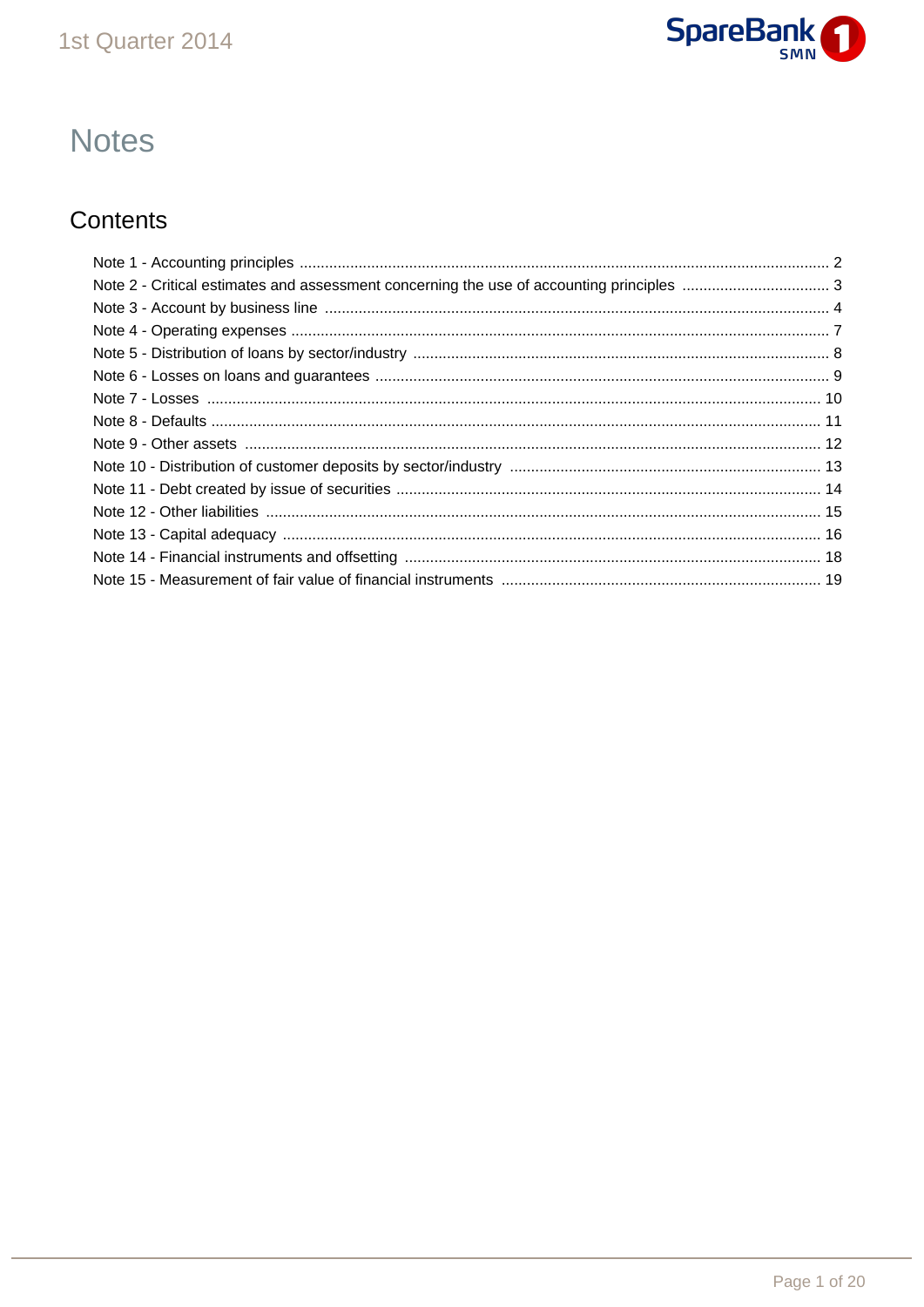

## Note 1 - Accounting principles

SpareBank 1 SMN prepares and presents its quarterly accounts in compliance with the Stock Exchange Regulations, Stock Exchange Rules and International Financial Reporting Standards (IFRS) approved by EU, including IAS 34, Interim Financial Reporting. As from 2007 the company accounts are also prepared and presented under IFRS. This entails that investments in associates and subsidiaries are recognised using the cost method. For this reason results recorded by associates and subsidiaries are not included in the parent bank's accounts.

The quarterly accounts do not include all the information required in a complete set of annual financial statements and should be read in conjunction with the annual accounts for 2013. Further, the Group has in this quarterly report used the same accounting principles and calculation methods as in the latest annual report and accounts, except:

IFRS 10 – Consolidated Financial Statements. This standard deals with defining "subsidiary", and gives more weight to actual control than earlier rules. Control exists only where and investor has power over relevant activities of the investee, exposure to variable returns, and in addition the ability to use its power to affect the investee's returns. In cases where loan terms are breached, the Bank will consider whether it has achieved genuine power under IFRS 10. The standard is implemented from 1 January 2014.

IFRS 11 – Joint Arrangements replaces IAS 31 and SIC-13. IFRS 11 removes the opportunity to apply proportional consolidation for jointly-controlled entities. The Bank has considered the effect of the new standard, in particular in relation to the alliance Alliansesamarbeidet SpareBank 1 DA, and concluded that it will not be of essential significance for the Group's reporting. The standard is implemented from 1 January 2014.

IFRS 12 – Disclosure of Interests in Other Entities. This standard extends the disclosure requirement in next year's annual accounts as regards investments in subsidiaries, associates, jointly controlled entities and structured entities. The standard is implemented from 1 January 2014.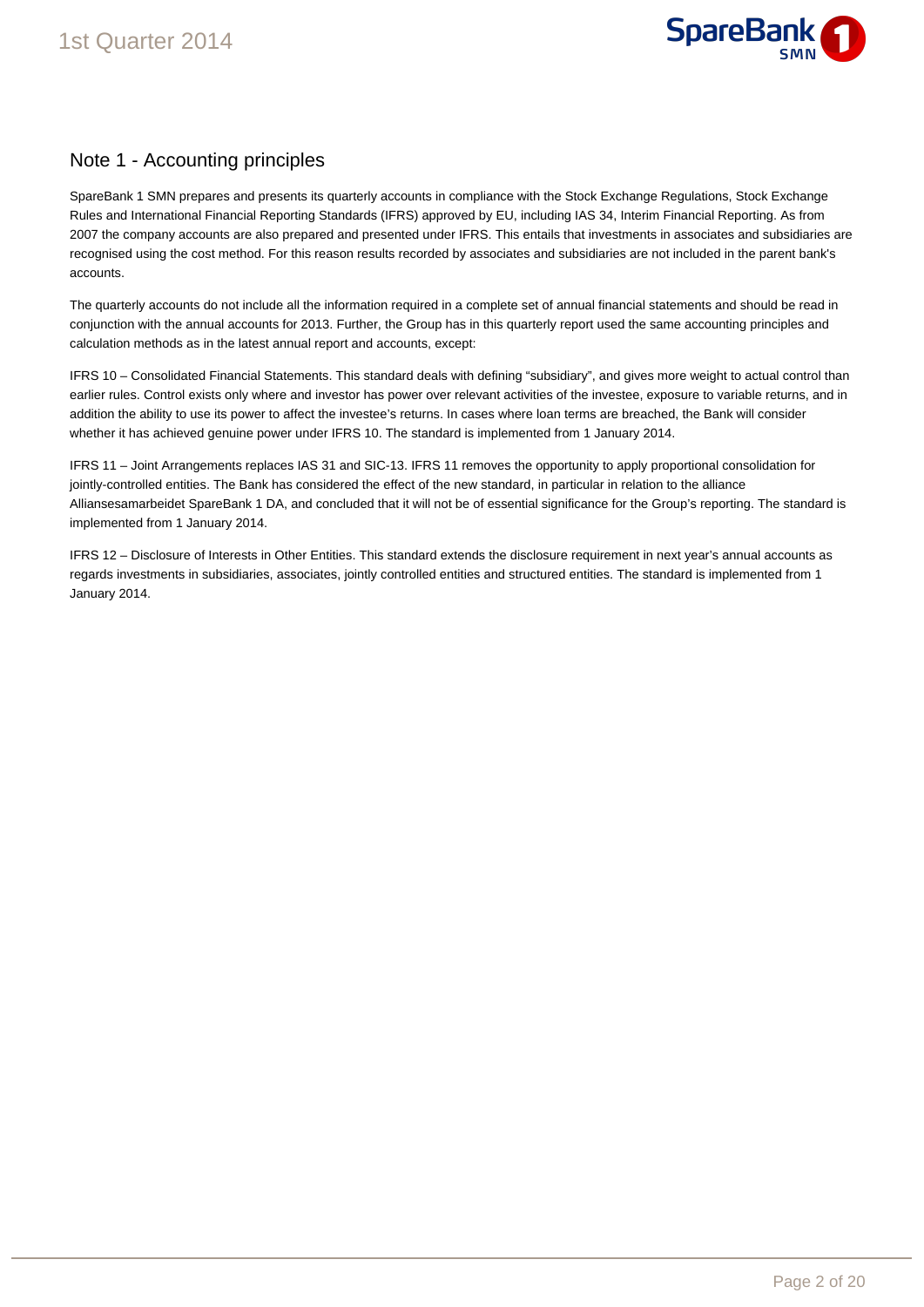

### Note 2 - Critical estimates and assessment concerning the use of accounting principles

When it prepares the consolidated accounts the management team makes estimates, discretionary assessments and assumptions which influence the application of accounting principles. This accordingly affects recognised amounts for assets, liabilities, revenues and expenses. Last year's annual accounts give a closer explanation of significant estimates and assumptions in Note 4 Critical estimates and assessments concerning the use of accounting principles.

#### **Nets Holding AS**

SpareBank 1 SMN has entered an agreement to sell its stake in Nets Holding AS. The stake is 2.2 per cent, corresponding to 4,028,773 shares. The sale requires the approval of the regulatory authorities. The process is expected to reach completion in the second quarter of 2014. The shares are measured at fair value via profit/loss and are valued at the end of the first quarter at the agreed sale price in Danish kroner converted using the exchange rate in effect on the balance sheet date. Unrealised gain including agio is recognised in an amount of NOK 148m. In addition, received dividend is recognised in an amount of NOK 8.8m.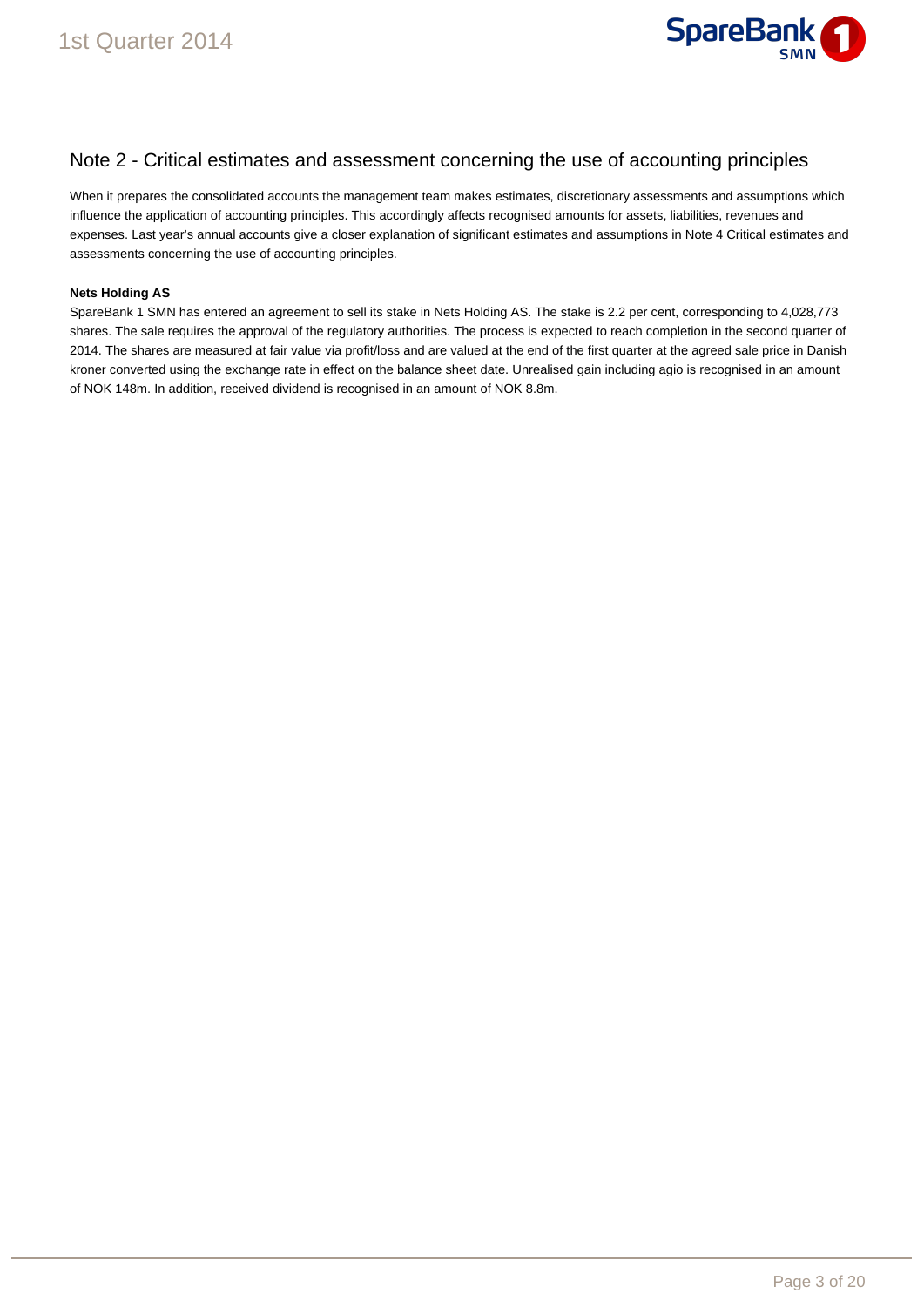

### Note 3 - Account by business line

As from 1 January 2014 the Bank's SMB portfolio is split up and assigned to Retail Banking and Corporate Banking respectively. Limited companies are transferred to Corporate Banking. Sole proprietorships, agricultural customers and associations etc are transferred to Retail Banking. Historical data have not been reworked owing to the difficulty of reconstructing such data at a sufficiently precise level.

For the subsidiaries the figures refer to the respective company accounts, while for joint ventures incorporated by the equity method the Group's profit share is stated, after tax, as well as book value of the investment at group level.

| Group 31 March 2014                |           |           |                |                |                                  |                               |                 |                |                        |                |
|------------------------------------|-----------|-----------|----------------|----------------|----------------------------------|-------------------------------|-----------------|----------------|------------------------|----------------|
| <b>Profit and loss account</b>     |           |           |                |                | SB <sub>1</sub><br><b>Finans</b> | SB <sub>1</sub><br>Regnskaps- | SB <sub>1</sub> | BN             |                        |                |
| (NOK million)                      | <b>RM</b> | <b>CM</b> | <b>Markets</b> | <b>EM1</b>     | <b>MN</b>                        | huset SMN                     | Gruppen         |                | <b>Bank Uncollated</b> | <b>Total</b>   |
| Net interest                       | 197       | 206       | $-3$           | $-1$           | 32                               | $\mathbf 0$                   |                 |                | $-20$                  | 412            |
| Interest from allocated capital    | 9         | 14        | $\mathbf 0$    | $\blacksquare$ | $\overline{\phantom{a}}$         | ÷                             |                 |                | $-23$                  |                |
| <b>Total interest income</b>       | 206       | 220       | $-2$           | $-1$           | 32                               | 0                             |                 |                | $-43$                  | 412            |
| Commission income and other        |           |           |                |                |                                  |                               |                 |                |                        |                |
| income                             | 194       | 38        | 8              | 79             | $-0$                             | 50                            |                 |                | 18                     | 385            |
| Net return on financial            |           |           |                |                |                                  |                               |                 |                |                        |                |
| investments **)                    | 0         | 9         | 11             | $\blacksquare$ | $\mathbf 0$                      | $\blacksquare$                | 46              | 25             | 168                    | 259            |
| Total income *)                    | 400       | 267       | 17             | 78             | 31                               | 50                            | 46              | 25             | 142                    | 1,055          |
| <b>Total operating expenses</b>    | 204       | 84        | 16             | 75             | 13                               | 43                            | $\blacksquare$  | $\blacksquare$ | $\overline{7}$         | 441            |
| <b>Ordinary operating profit</b>   | 196       | 182       | 1              | 3              | 19                               | 7                             | 46              | 25             | 135                    | 614            |
| Loss on loans, guarantees          |           |           |                |                |                                  |                               |                 |                |                        |                |
| etc.                               | 1         | 14        | $\blacksquare$ |                | $\overline{2}$                   | $\overline{\phantom{a}}$      | $\overline{a}$  | $\blacksquare$ | -0                     | 17             |
| Result before tax including        |           |           |                |                |                                  |                               |                 |                |                        |                |
| held for sale                      | 195       | 169       | 1              | 3              | 17                               | 7                             | 46              | 25             | 137                    | 598            |
| Post-tax return on equity          | 36.3%     | 16.5%     |                |                |                                  |                               |                 |                |                        | 17.7%          |
| <b>Balance (NOK million)</b>       |           |           |                |                |                                  |                               |                 |                |                        |                |
| Loans and advances to              |           |           |                |                |                                  |                               |                 |                |                        |                |
| customers                          | 73,735    | 33,436    |                |                | 3,376                            |                               |                 |                |                        | 1,013 111,560  |
| Adv. of this to SB1 Boligkreditt   |           |           |                |                |                                  |                               |                 |                |                        |                |
| and SB1 Næringskreditt             | $-31,054$ | $-1,138$  |                |                |                                  |                               |                 |                | -3                     | $-32,194$      |
| Individual allowance for           |           |           |                |                |                                  |                               |                 |                |                        |                |
| impairment on loan                 | $-28$     | $-128$    |                |                | $-17$                            |                               |                 |                | 0                      | $-173$         |
| Group allowance for                | $-90$     | $-188$    |                |                | $-16$                            |                               |                 |                |                        | $-295$         |
| impairment on loan<br>Other assets | 279       | 140       |                | 281            | 12                               | 140                           |                 | 1,161 1,213    | 29,485                 | 32,711         |
|                                    |           |           |                |                |                                  |                               |                 |                |                        |                |
| <b>Total assets</b>                | 42,842    | 32,123    | $\blacksquare$ | 281            | 3,355                            | 140                           |                 | 1,161 1,213    |                        | 30,495 111,609 |
|                                    |           |           |                |                |                                  |                               |                 |                |                        |                |
| Deposits to customers              | 29,432    | 24,740    |                |                |                                  |                               |                 |                | 565                    | 54,736         |
| Other liabilities and equity       | 13,411    | 7,383     | $\blacksquare$ | 281            | 3,355                            | 140                           |                 | 1,161 1,213    | 29,930                 | 56,873         |
| <b>Total liabilites</b>            | 42,842    | 32,123    | $\blacksquare$ | 281            | 3,355                            | 140                           |                 | 1,161 1,213    |                        | 30,495 111,609 |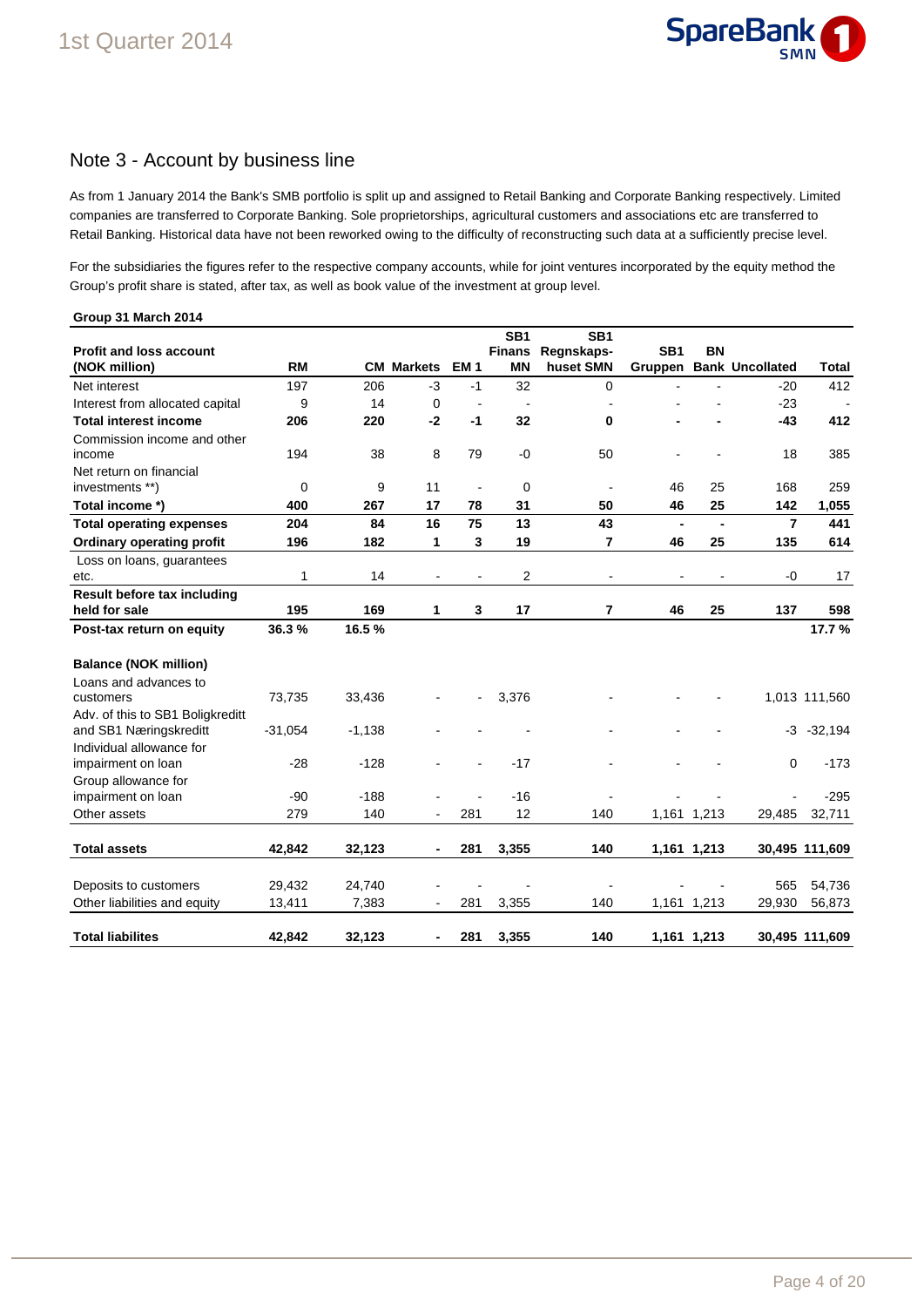

| Group 31 March 2013                |           |                |                               |                          |                          |                 |                              |                          |             |                                |                |
|------------------------------------|-----------|----------------|-------------------------------|--------------------------|--------------------------|-----------------|------------------------------|--------------------------|-------------|--------------------------------|----------------|
| <b>Profit and loss</b>             |           |                |                               |                          |                          | SB <sub>1</sub> | SB <sub>1</sub>              |                          |             |                                |                |
| account (NOK                       |           |                | Group                         |                          |                          |                 | Finans Regnskaps-            | SB <sub>1</sub>          | BN          |                                |                |
| million)                           | <b>RM</b> |                | <b>SME Corporates Markets</b> |                          | EM <sub>1</sub>          | <b>MN</b>       | huset SMN                    |                          |             | <b>Gruppen Bank Uncollated</b> | <b>Total</b>   |
| Net interest                       | 134       | 69             | 148                           | $-5$                     | 1                        | 30              | 0                            | $\blacksquare$           |             | $-33$                          | 343            |
| Interest from                      |           |                |                               |                          |                          |                 |                              |                          |             |                                |                |
| allocated capital                  | 3         | $\overline{a}$ | 8                             |                          |                          |                 |                              |                          |             | $-11$                          | $\blacksquare$ |
| <b>Total interest</b>              |           |                |                               |                          |                          |                 |                              |                          |             |                                |                |
| income                             | 137       | 69             | 156                           | -5                       | 1                        | 30              | 0                            |                          |             | -44                            | 343            |
| Commission income                  |           |                |                               |                          |                          |                 |                              |                          |             |                                |                |
| and other income                   | 137       | 19             | 20                            | $\overline{7}$           | 73                       | $-3$            | 33                           |                          |             | 31                             | 317            |
| Net return on                      |           |                |                               |                          |                          |                 |                              |                          |             |                                |                |
| financial investments              |           |                |                               |                          |                          |                 |                              |                          |             |                                |                |
| $\left( \mathbf{a}^{\ast }\right)$ | 0         | 1              | 4                             | 21                       | $\overline{\phantom{a}}$ | $\blacksquare$  | $\overline{a}$               | 61                       | 25          | 57                             | 169            |
| Total income *)                    | 274       | 88             | 180                           | 23                       | 74                       | 26              | 33                           | 61                       | 25          | 44                             | 829            |
| <b>Total operating</b>             |           |                |                               |                          |                          |                 |                              |                          |             |                                |                |
| expenses                           | 164       | 34             | 61                            | 21                       | 63                       | 10              | 29                           |                          |             | 31                             | 414            |
| <b>Ordinary operating</b>          |           |                |                               |                          |                          |                 |                              |                          |             |                                |                |
| profit                             | 110       | 54             | 119                           | $\mathbf 2$              | 11                       | 16              | 3                            | 61                       | 25          | 13                             | 414            |
| Loss on loans,                     |           |                |                               |                          |                          |                 |                              |                          |             |                                |                |
| guarantees etc.                    | 3         | 2              | 10                            | $\overline{\phantom{a}}$ | $\overline{\phantom{a}}$ | 2               | $\qquad \qquad \blacksquare$ | $\overline{\phantom{a}}$ |             | 1                              | 17             |
| <b>Result before tax</b>           |           |                |                               |                          |                          |                 |                              |                          |             |                                |                |
| including held for                 |           |                |                               |                          |                          |                 |                              |                          |             |                                |                |
| sale                               | 107       | 53             | 109                           | $\mathbf{2}$             | 11                       | 14              | 3                            | 61                       | 25          | 13                             | 398            |
| Post-tax return on                 |           |                |                               |                          |                          |                 |                              |                          |             |                                |                |
| equity                             | 25.2%     | 33.8%          | 10.1%                         |                          |                          |                 |                              |                          |             |                                | 12.7%          |
| <b>Balance (NOK</b><br>million)    |           |                |                               |                          |                          |                 |                              |                          |             |                                |                |
| Loans and advances                 |           |                |                               |                          |                          |                 |                              |                          |             |                                |                |
| to customers                       | 61,943    | 8,602          | 32,569                        |                          |                          | 3,146           |                              |                          |             |                                | 570 106,830    |
| Adv. of this to                    |           |                |                               |                          |                          |                 |                              |                          |             |                                |                |
| SpareBank 1                        |           |                |                               |                          |                          |                 |                              |                          |             |                                |                |
| Boligkreditt                       | $-29,441$ | -386           | -578                          |                          |                          |                 |                              |                          |             | ۰                              | $-30,405$      |
| Individual allowance               |           |                |                               |                          |                          |                 |                              |                          |             |                                |                |
| for impairment on                  |           |                |                               |                          |                          |                 |                              |                          |             |                                |                |
| loan                               | $-25$     | -18            | -85                           |                          |                          | $-15$           |                              |                          |             | -0                             | $-143$         |
| Group allowance for                |           |                |                               |                          |                          |                 |                              |                          |             |                                |                |
| impairment on loan                 | -73       | -30            | -175                          |                          | $\overline{a}$           | $-16$           |                              |                          |             | -0                             | $-295$         |
| Other assets                       | 89        | 318            | 46                            |                          | 89                       | 42              | 37                           |                          | 1,083 1,119 | 31,978                         | 34,802         |
|                                    |           |                |                               |                          |                          |                 |                              |                          |             |                                |                |
| <b>Total assets</b>                | 32,493    | 8,486          | 31,777                        |                          | 89                       | 3,157           | 37                           |                          | 1,083 1,119 |                                | 32,548 110,790 |
|                                    |           |                |                               |                          |                          |                 |                              |                          |             |                                |                |
| Deposits to                        |           |                |                               |                          |                          |                 |                              |                          |             |                                |                |
| customers                          | 23,270    | 8,768          | 18,990                        |                          |                          |                 | 0                            |                          |             |                                | 1,575 52,603   |
| Other liabilities and              |           |                |                               |                          |                          |                 |                              |                          |             |                                |                |
| equity                             | 9,223     | $-282$         | 12,788                        |                          | 89                       | 3,157           | 37                           |                          | 1,083 1,119 | 30,972                         | 58,187         |
| <b>Total liabilites</b>            | 32,493    | 8,486          | 31,777                        |                          | 89                       | 3,157           | 37                           |                          | 1,083 1,119 |                                | 32,548 110,790 |
|                                    |           |                |                               |                          |                          |                 |                              |                          |             |                                |                |

\*) A portion of capital market income (Markets) is distributed on RM and CM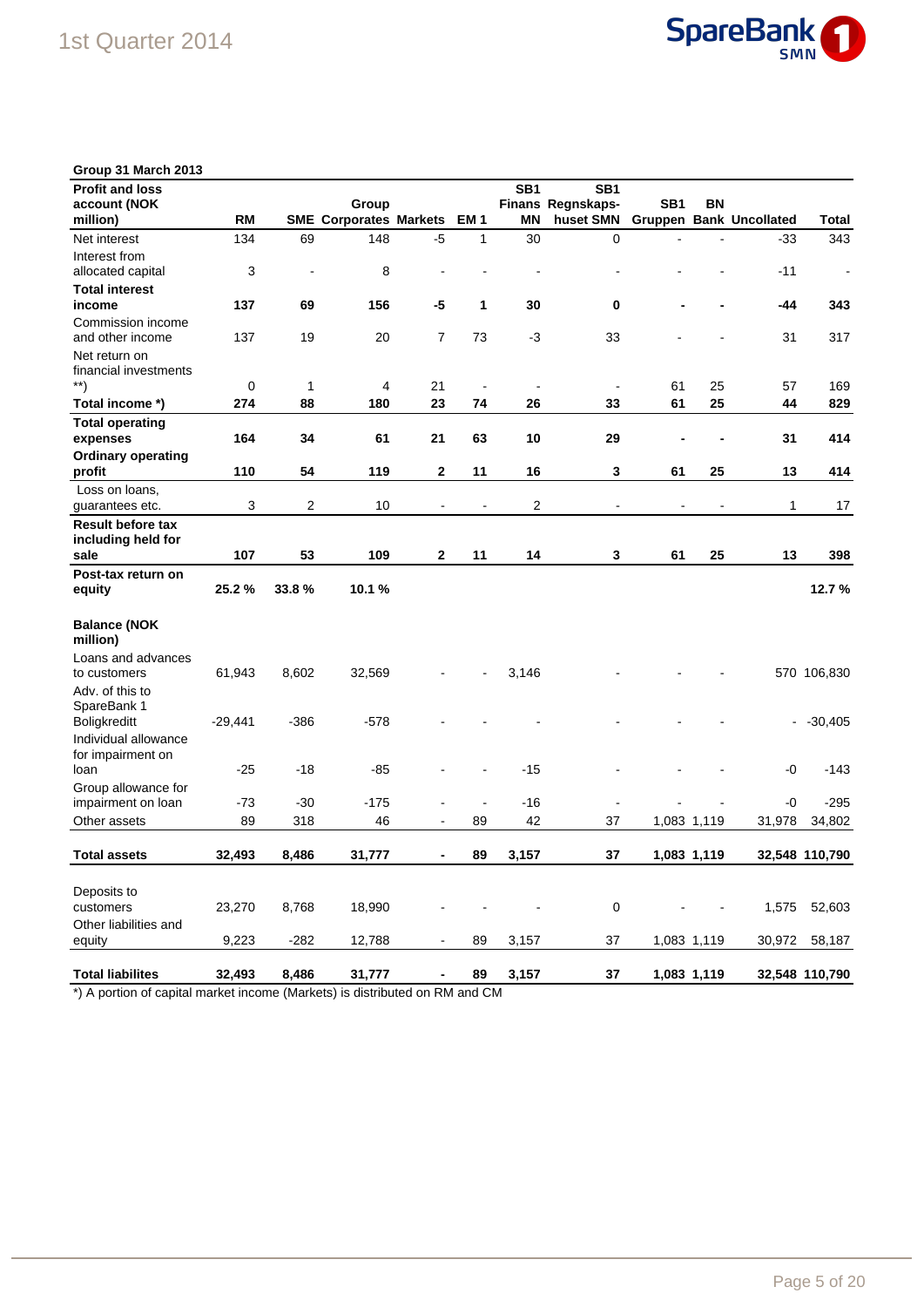## 1st Quarter 2014



|                                                                 | 31 Mar | 31 Mar |
|-----------------------------------------------------------------|--------|--------|
| **) Specification of net return on financial investments (NOKm) | 2014   | 2013   |
| Capital gains/dividends, shares                                 | 156    | 24     |
| Bonds and derivatives                                           | $-1$   | 11     |
| Forex and fixed income business, Markets                        | 20     | 25     |
| Net return on financial investments                             | 175    | 61     |
| SpareBank 1 Gruppen                                             | 46     | 61     |
| SpareBank 1 Boligkreditt                                        | 8      | 12     |
| SpareBank 1 Næringskreditt                                      | 11     | 2      |
| <b>BN Bank</b>                                                  | 25     | 26     |
| SpareBank 1 Markets                                             | $-4$   |        |
| Other jointly controlled companies                              | $-2$   |        |
| Income from investment in related companies                     | 84     | 108    |
| Total                                                           | 259    | 169    |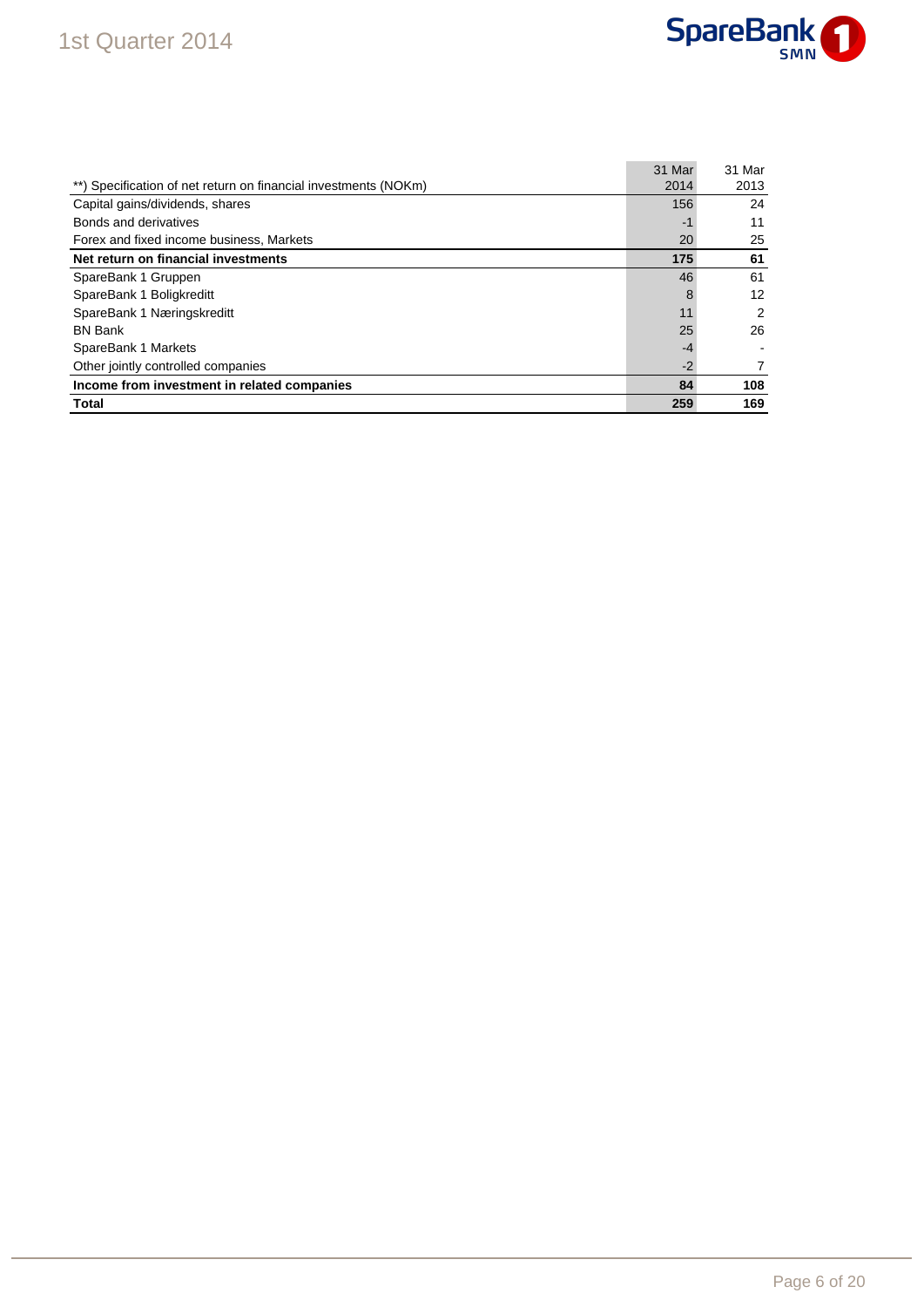

## Note 4 - Operating expenses

|                | <b>Parent bank</b> |        | Group                                  |                |                |                |
|----------------|--------------------|--------|----------------------------------------|----------------|----------------|----------------|
| 31 Dec<br>2013 | 31 Mar<br>2013     | 31 Mar | 2014 (NOKm)                            | 31 Mar<br>2014 | 31 Mar<br>2013 | 31 Dec<br>2013 |
| 592            | 157                |        | 161 Personnel expenses                 | 254            | 240            | 923            |
| 187            | 44                 |        | 55 IT costs                            | 61             | 50             | 206            |
| 24             | 6                  |        | 6 Postage and transport of valuables   | 7              |                | 29             |
| 38             | 9                  |        | 8 Marketing                            | 12             | 11             | 58             |
| 53             | 13                 |        | 9 Ordinary depreciation                | 26             | 30             | 118            |
| 120            | 31                 |        | 29 Operating expenses, real properties | 22             | 24             | 118            |
| 58             | 9                  |        | 9 Purchased services                   | 12             | 11             | 71             |
| 125            | 25                 |        | 28 Other operating expense             | 48             | 41             | 199            |
| 1,197          | 295                |        | 305 Total other operating expenses     | 441            | 414            | 1.722          |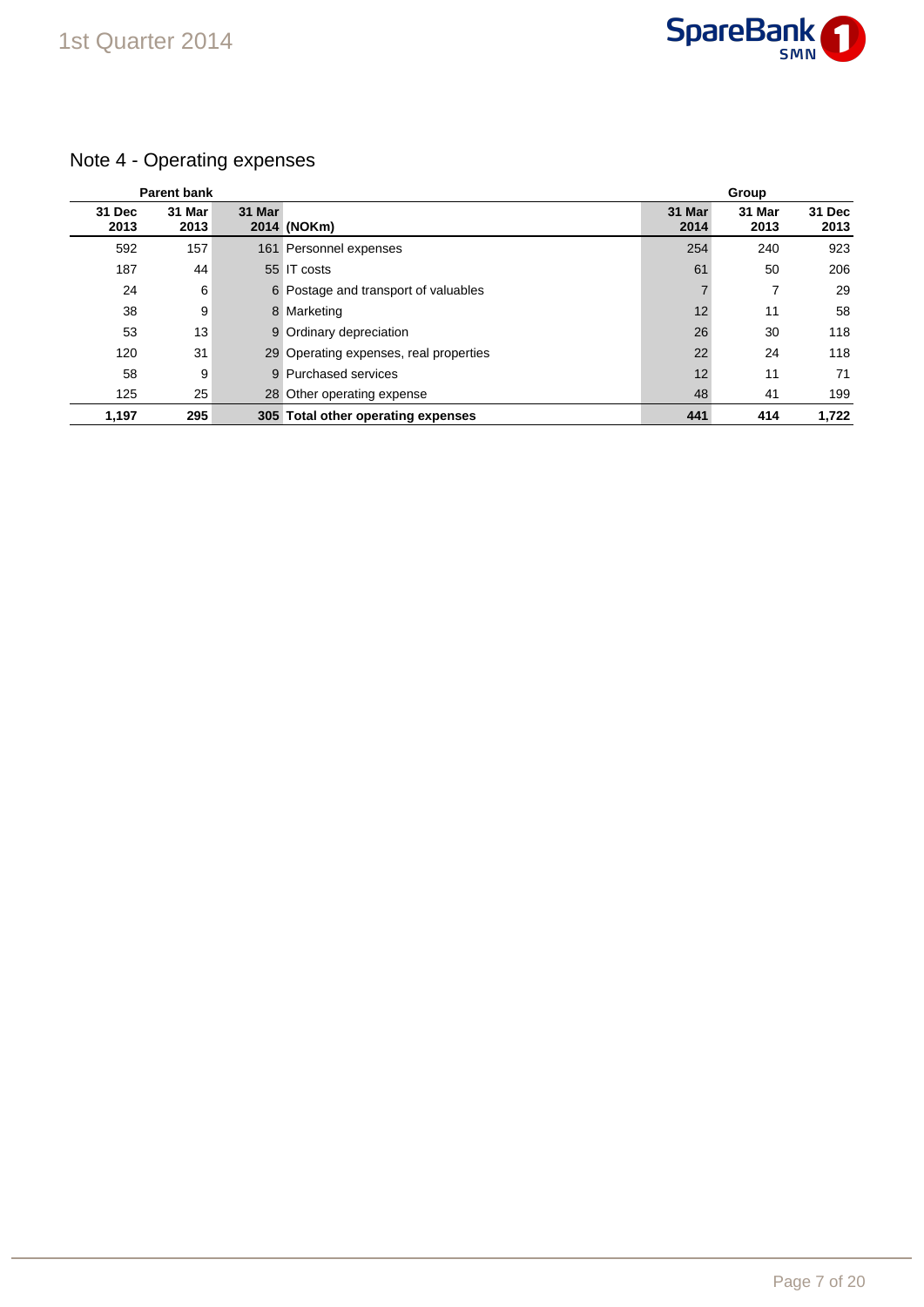

|                | <b>Parent bank</b> |        |                                                                 |                | Group          |                |
|----------------|--------------------|--------|-----------------------------------------------------------------|----------------|----------------|----------------|
| 31 Dec<br>2013 | 31 Mar<br>2013     | 31 Mar | 2014 (NOKm)                                                     | 31 Mar<br>2014 | 31 Mar<br>2013 | 31 Dec<br>2013 |
| 6,208          | 5,870              |        | 6,203 Agriculture, forestry, fisheries, hunting                 | 6,351          | 6,031          | 6,359          |
| 2,334          | 2,075              |        | 1,487 Sea farming industries                                    | 1,621          | 2,226          | 2,463          |
| 1,946          | 2,180              |        | 1,840 Manufacturing                                             | 2,030          | 2,396          | 2,142          |
| 2,693          | 2,922              |        | 2,592 Construction, power and water supply                      | 3,105          | 3,446          | 3,207          |
| 2,275          | 2,536              |        | 2,210 Retail trade, hotels and restaurants                      | 2,375          | 2,715          | 2,442          |
| 5,395          | 5,768              |        | 5,092 Maritime sector                                           | 5,099          | 5,774          | 5,402          |
| 12,048         | 12,580             |        | 11,946 Property management                                      | 12,016         | 12,056         | 12,118         |
| 3,646          | 3,533              |        | 3.651 Business services                                         | 3,889          | 3,776          | 3,867          |
| 2,284          | 2,201              |        | 2,255 Transport and other services provision                    | 2,685          | 2,519          | 2,706          |
| 400            | 203                |        | 270 Public administration                                       | 293            | 230            | 423            |
| 2,391          | 1,757              |        | 2,561 Other sectors                                             | 2,566          | 1,763          | 2,395          |
| 41,619         | 41,624             |        | 40,107 Gross Ioans in retail market                             | 42,030         | 42,930         | 43,523         |
| 67,146         | 62,655             |        | 68,096 Wage earners                                             | 69,530         | 63,900         | 68,515         |
| 108,765        | 104,279            |        | 108,203 Gross Ioans incl. SB1 Boligkreditt / SB1 Næringskreditt | 111,560        | 106,830        | 112,038        |
| 30,514         | 29,789             |        | 30,961 SpareBank 1 Boligkreditt                                 | 30,961         | 29,789         | 30,514         |
| 1,221          | 616                |        | 1,233 SpareBank 1 Næringskreditt                                | 1,233          | 616            | 1,221          |
| 77,030         | 73,874             |        | 76,009 Gross Ioans in balance sheet                             | 79,366         | 76,425         | 80,303         |

## Note 5 - Distribution of loans by sector/industry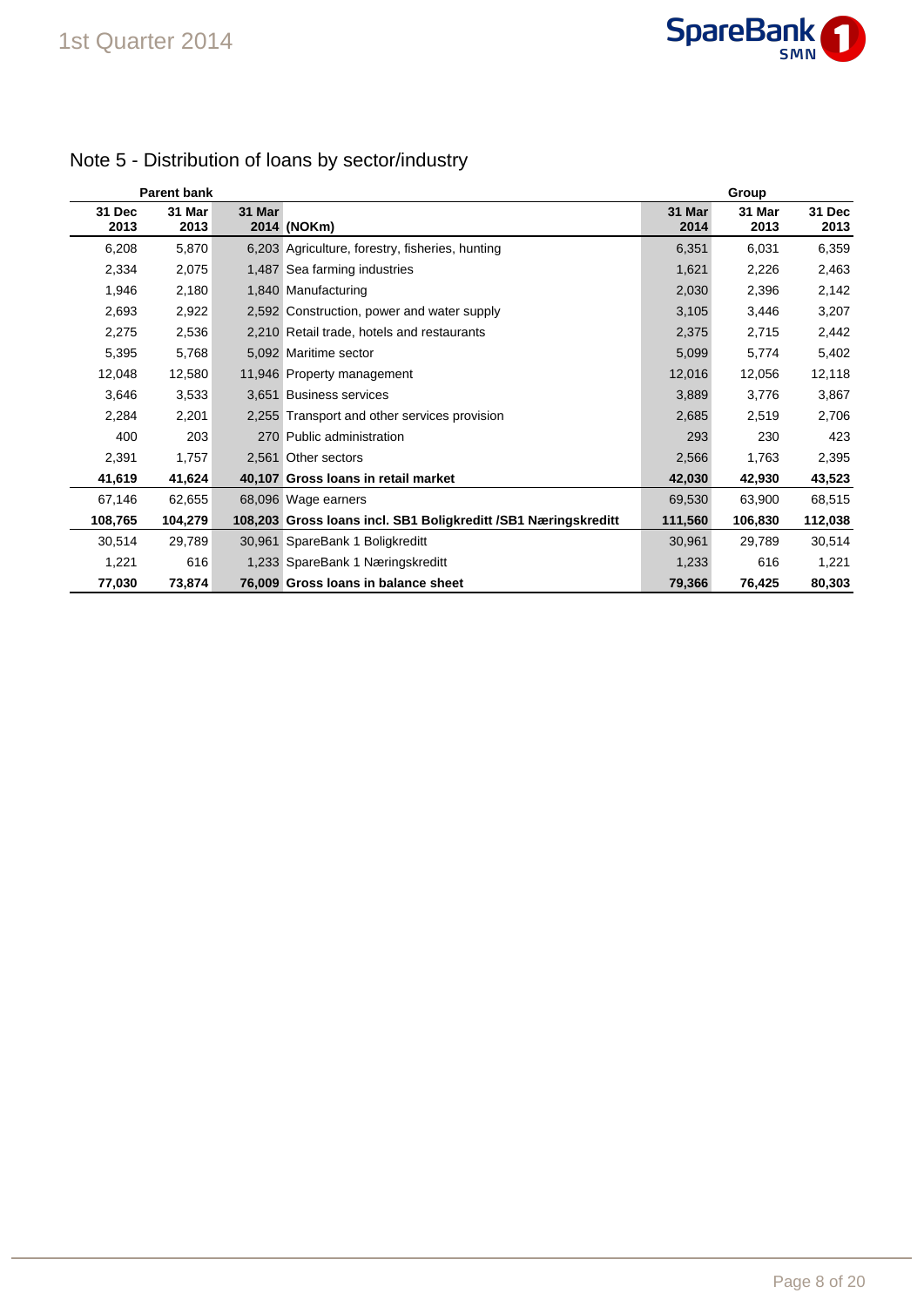

#### **Parent bank Group 31 Dec 2013 31 Mar 2013 31 Mar 2014 (NOKm) 31 Mar 2014 31 Mar 2013 31 Dec 2013** 22 -1 6 Change in individual impairment losses provisions for the period 0 -2 29 - - - Change in collective impairment losses provisions for the period in the second second second second second second second second second second second second second second 34 18 10 Actual loan losses on commitments for which provisions have 10 been made 16 21 21 40 39 0 1 Actual loan losses on commitments for which no provision 1 has been made 3 1 45 -13 -3 -2 Recoveries on commitments previously written-off -2 -3 -14 **82 15 15 Losses of the year on loans and guarantees 17 17 101**

### Note 6 - Losses on loans and guarantees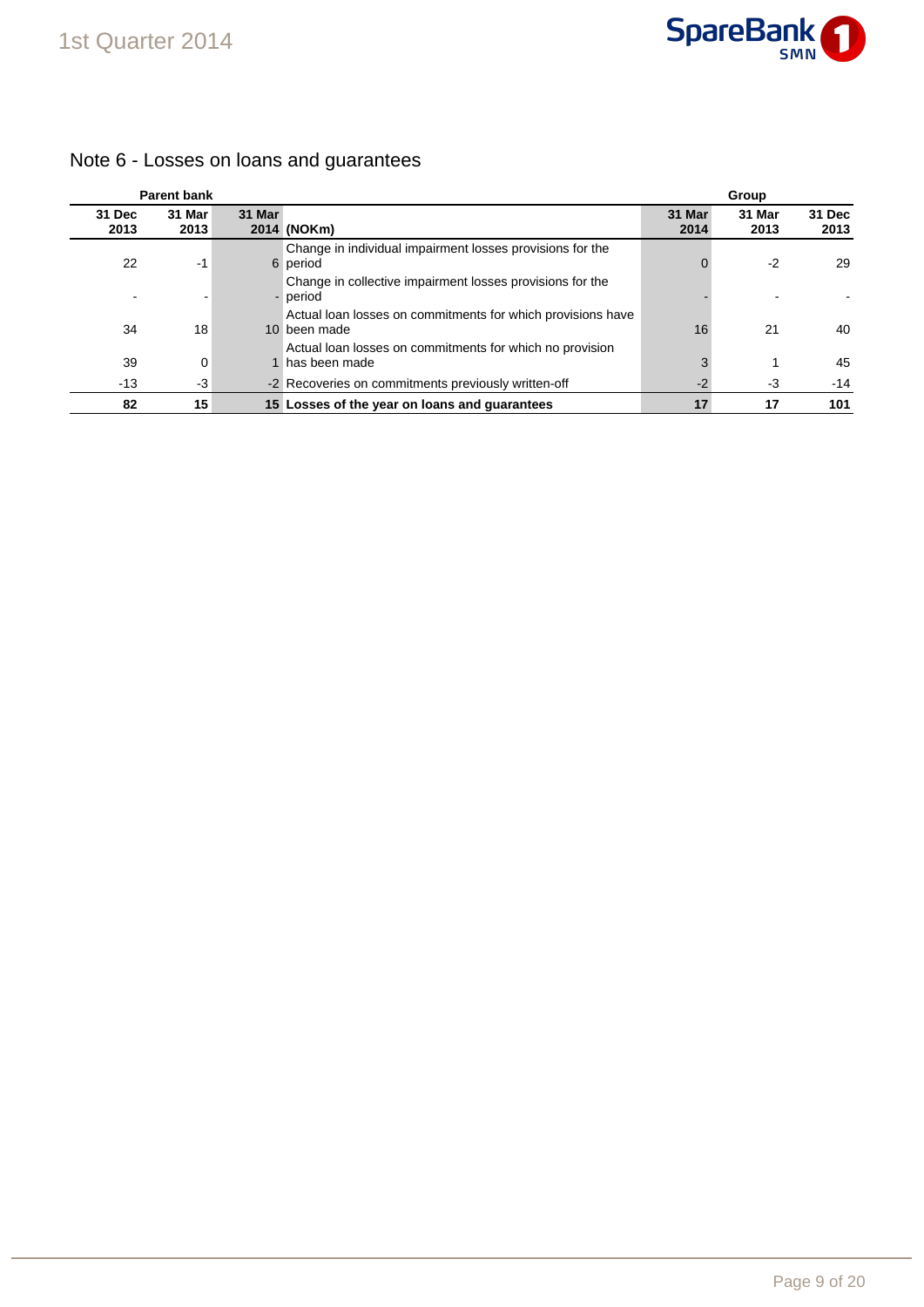### Note 7 - Losses

|                | <b>Parent bank</b> |        |                                                                                                                          | Group          |                |                |  |
|----------------|--------------------|--------|--------------------------------------------------------------------------------------------------------------------------|----------------|----------------|----------------|--|
| 31 Dec<br>2013 | 31 Mar<br>2013     | 31 Mar | 2014 (NOKm)                                                                                                              | 31 Mar<br>2014 | 31 Mar<br>2013 | 31 Dec<br>2013 |  |
| 129            | 129                |        | 150 Individual write-downs to cover loss on loans at 01.01*<br>+ Increased write-downs on provisions previously written  | 173            | 144            | 144            |  |
| 12             | 3                  |        | 3 down                                                                                                                   | 3              | 3              | 15             |  |
| 16             | 3                  |        | 2 - Reversal of provisions from previous periods                                                                         |                | 4              | 18             |  |
| 59             | 18                 |        | 15 + Write-downs on provisions not previously written down<br>- Actual losses during the period for which provisions for | 16             | 19             | 71             |  |
| 34             | 18                 |        | 10 individual impairment losses have been made previously                                                                | 16             | 21             | 40             |  |
| 150            | 128                |        | 156 Specification of loss provisions at end of period                                                                    | 173            | 143            | 173            |  |
| 73             | 18                 |        | 11 Actual losses                                                                                                         | 19             | 21             | 85             |  |

\*) Individually assessed impairment write-downs on guarantees, totalling NOK 1m, are shown in the balance sheet as a liability under 'Other liabilities'.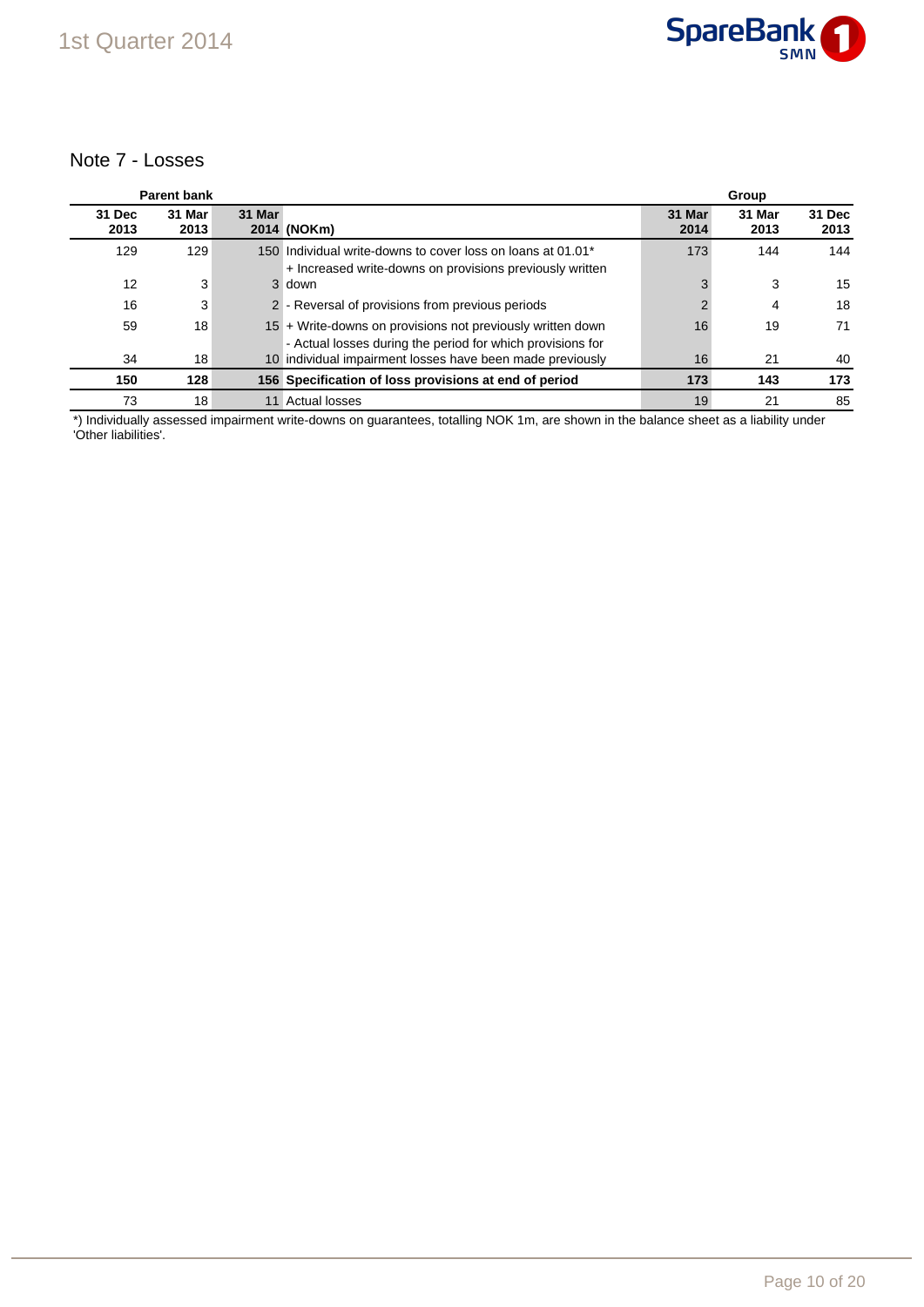

### Note 8 - Defaults

|                | <b>Parent bank</b> |        |                                               |                | Group          |                |
|----------------|--------------------|--------|-----------------------------------------------|----------------|----------------|----------------|
| 31 Dec<br>2013 | 31 Mar<br>2013     | 31 Mar | 2014 (NOKm)                                   | 31 Mar<br>2014 | 31 Mar<br>2013 | 31 Dec<br>2013 |
|                |                    |        | <b>Total defaults</b>                         |                |                |                |
| 311            | 316                |        | 205 Loans in default for more than 90 days *) | 263            | 388            | 386            |
| 73             | 61                 | 51     | - individual write-downs                      | 59             | 71             | 87             |
| 238            | 255                |        | 155 Net defaults                              | 205            | 317            | 299            |
| 24 %           | 19 %               |        | 25 % Provision rate                           | 22 %           | 18 %           | 23 %           |
|                |                    |        | <b>Problem Loans</b>                          |                |                |                |
| 146            | 138                |        | 213 Problem Ioans (not in default)            | 231            | 160            | 157            |
| 76             | 67                 | 105    | - individual write-downs                      | 114            | 72             | 86             |
| 70             | 71                 |        | 108 Net problem loans                         | 117            | 87             | 71             |
| 52 %           | 49 %               |        | 49 % Provision rate                           | 49 %           | 45 %           | 55 %           |

\*) There are no defaults that relates to loans in the guarantee portfolio taken over from BN Bank per Q1.

Any default in this portfolio will not entail loss for SpareBank 1 SMN.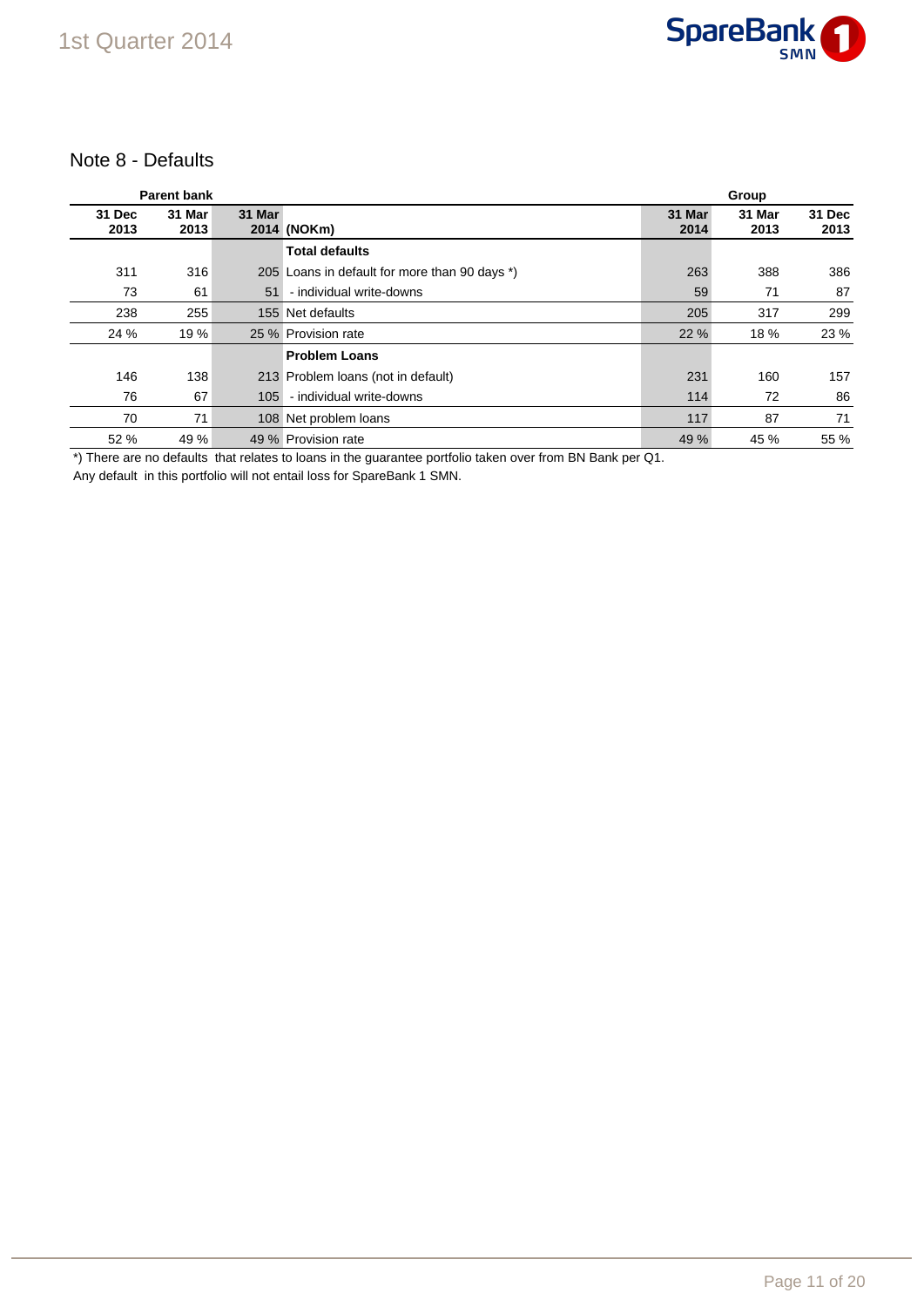

### Note 9 - Other assets

|                          | <b>Parent bank</b> |        |                                      | Group          |                |                |  |
|--------------------------|--------------------|--------|--------------------------------------|----------------|----------------|----------------|--|
| 31 Dec<br>2013           | 31 Mar<br>2013     | 31 Mar | 2014 (NOKm)                          | 31 Mar<br>2014 | 31 Mar<br>2013 | 31 Dec<br>2013 |  |
| $\overline{\phantom{a}}$ | -                  |        | - Deferred tax benefit               | 18             | 13             | 18             |  |
| 169                      | 194                |        | 167 Fixed assets                     | 1,160          | 1.241          | 1,176          |  |
| 1,568                    | 1,174              |        | 1,393 Earned income not yet received | 1,409          | 1,182          | 1,591          |  |
| 207                      | 17                 |        | 149 Accounts receivable, securities  | 149            | 17             | 207            |  |
| 82                       | 74                 |        | 82 Pensions                          | 82             | 74             | 82             |  |
| 84                       | 347                |        | 116 Other assets                     | 305            | 437            | 270            |  |
| 2,110                    | 1,806              | 1.907  | <b>Total other assets</b>            | 3,122          | 2.963          | 3,344          |  |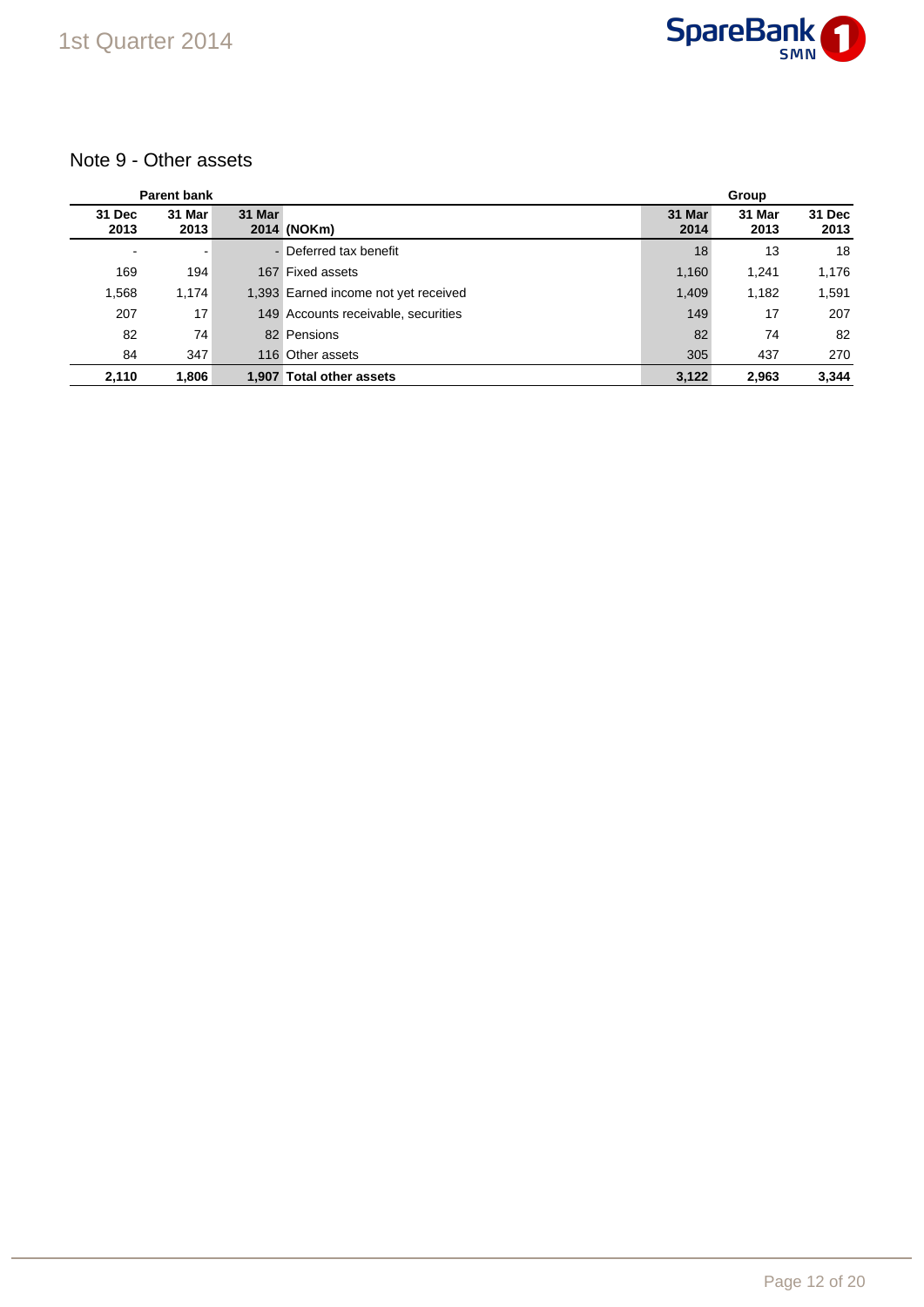|                | <b>Parent bank</b> |              |                                                 |                | Group          |                |  |  |
|----------------|--------------------|--------------|-------------------------------------------------|----------------|----------------|----------------|--|--|
| 31 Dec<br>2013 | 31 Mar<br>2013     | 31 Mar       | 2014 (NOKm)                                     | 31 Mar<br>2014 | 31 Mar<br>2013 | 31 Dec<br>2013 |  |  |
| 2,059          | 2,159              |              | 2,149 Agriculture, forestry, fisheries, hunting | 2,149          | 2,159          | 2,059          |  |  |
| 406            | 157                |              | 506 Sea farming industries                      | 506            | 157            | 406            |  |  |
| 1,239          | 1,376              |              | 1,614 Manufacturing                             | 1,614          | 1,376          | 1,239          |  |  |
| 1,808          | 1,705              |              | 1,630 Construction, power and water supply      | 1,630          | 1,705          | 1,808          |  |  |
| 4,313          | 3,566              |              | 3,249 Retail trade, hotels and restaurants      | 3,249          | 3,566          | 4,313          |  |  |
| 2,150          | 1,101              |              | 1,929 Maritime sector                           | 1,929          | 1,101          | 2,150          |  |  |
| 4,142          | 4,768              |              | 3,747 Property management                       | 3,635          | 4,143          | 4,033          |  |  |
| 4,885          | 4,783              |              | 4,681 Business services                         | 4,681          | 4,783          | 4,885          |  |  |
| 4,320          | 3,840              |              | 4,308 Transport and other services provision    | 4,010          | 3,670          | 3,999          |  |  |
| 4,723          | 4,288              |              | 4,687 Public administration                     | 4,687          | 4,288          | 4,723          |  |  |
| 2,620          | 2,929              |              | 2,513 Other sectors                             | 2,473          | 2,821          | 2,594          |  |  |
| 32,666         | 30,672             | 31,012 Total |                                                 | 30,562         | 29,769         | 32,209         |  |  |
| 23,865         | 22,833             |              | 24,174 Wage earners                             | 24,174         | 22,833         | 23,865         |  |  |
| 56,531         | 53,506             |              | 55,185 Total deposits                           | 54,736         | 52,603         | 56,074         |  |  |

## Note 10 - Distribution of customer deposits by sector/industry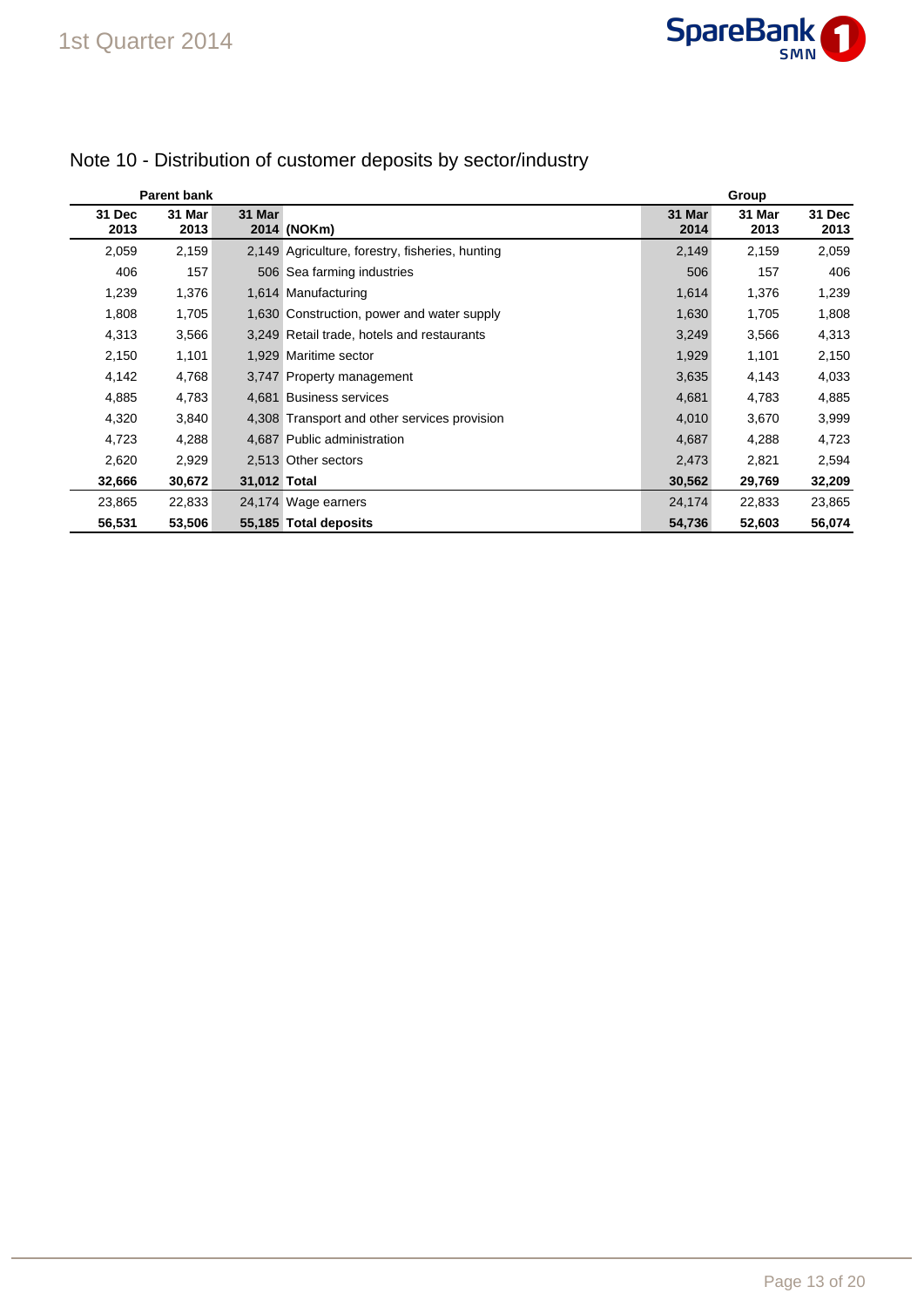## Note 11 - Debt created by issue of securities

| <b>Parent bank</b> |                |              |                                                  | Group          |                |                |  |
|--------------------|----------------|--------------|--------------------------------------------------|----------------|----------------|----------------|--|
| 31 Dec<br>2013     | 31 Mar<br>2013 | 31 Mar       | 2014 (NOKm)                                      | 31 Mar<br>2014 | 31 Mar<br>2013 | 31 Dec<br>2013 |  |
| 2,750              | 653            |              | 2,750 Short-term debt instruments, nominal value | 2,750          | 653            | 2,750          |  |
| 30.718             | 31.317         |              | 26,761 Bond debt, nominal value                  | 26.761         | 31.317         | 30.718         |  |
| 294                | 377            |              | 404 Value adiustments                            | 404            | 377            | 294            |  |
| 33,762             | 32.347         | 29.914 Total |                                                  | 29.914         | 32.347         | 33.762         |  |

#### Change in securities debt, subordinated debt and hybrid equity

|                                                    | 31 Mar<br>2014 |       | Fallen due/<br><b>Issued Redeemed</b> | Other<br>changes         | 31 Dec<br>2013 |
|----------------------------------------------------|----------------|-------|---------------------------------------|--------------------------|----------------|
| Short-term debt instruments, nominal value         | 2,750          |       |                                       | $\overline{\phantom{0}}$ | 2,750          |
| Bond debt, nominal value                           | 26,761         | 2,021 | 4,950                                 | $-1,028$                 | 30,718         |
| Value adjustments                                  | 404            |       |                                       | 110                      | 294            |
| Total                                              | 29,914         | 2,021 | 4,950                                 | $-918$                   | 33,762         |
|                                                    | 31 Mar<br>2014 |       | Fallen due/<br><b>Issued Redeemed</b> | Other<br>changes         | 31 Dec<br>2013 |
| Ordinary subordinated loan capital, nominal value  | 1,524          |       |                                       | 2                        | 1,522          |
| Perpetual subordinated loan capital, nominal value | 300            |       |                                       | $\overline{\phantom{0}}$ | 300            |
| Hybrid equity, nominal value                       | 1,400          |       |                                       | ۰                        | 1,400          |
| Value adjustments                                  | 83             |       |                                       | 1                        | 82             |
| Total                                              | 3,308          |       |                                       | 4                        | 3.304          |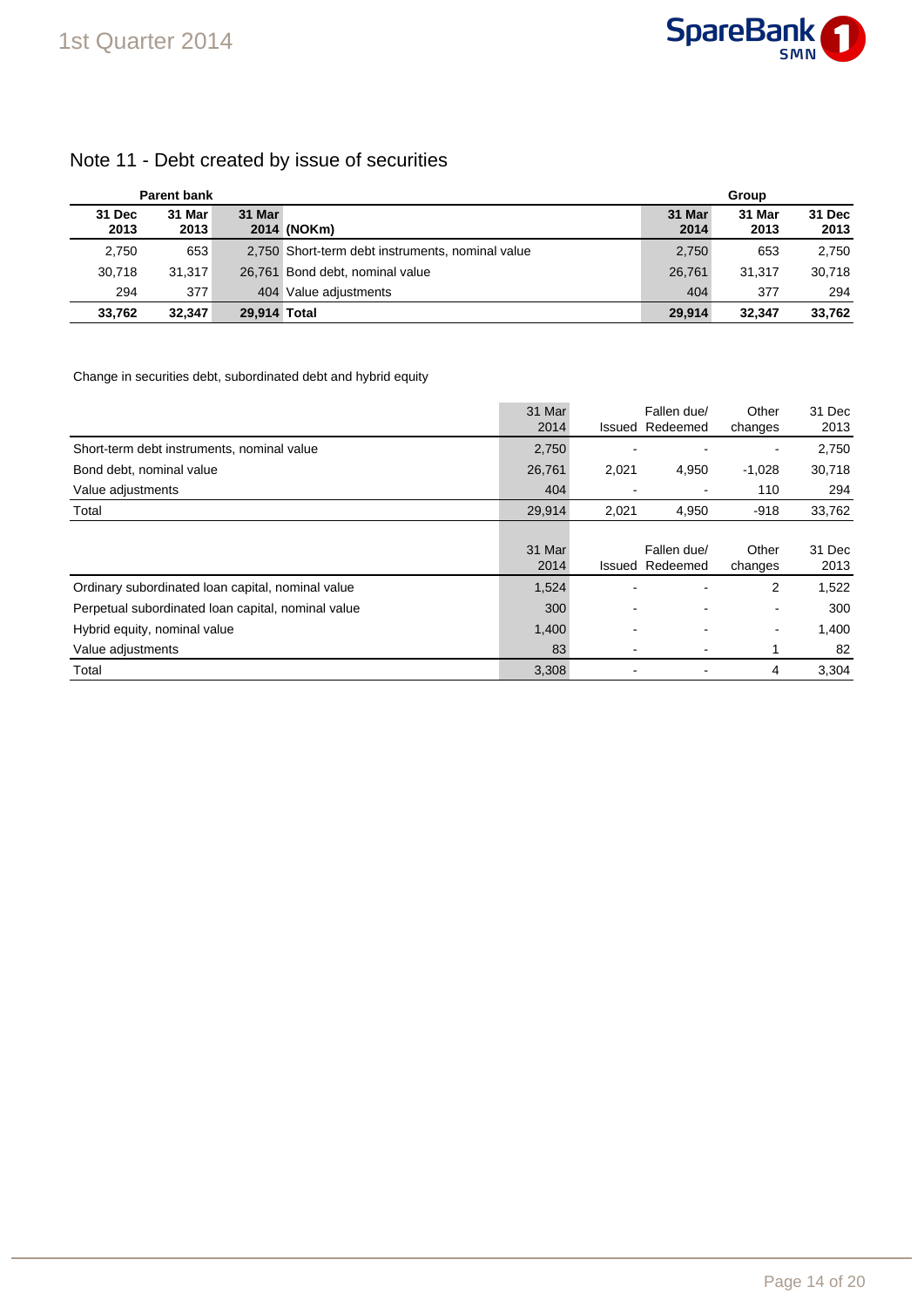

## 1st Quarter 2014

## Note 12 - Other liabilities

|                | <b>Parent bank</b> |        |                                                         |                | Group          |                |
|----------------|--------------------|--------|---------------------------------------------------------|----------------|----------------|----------------|
| 31 Dec<br>2013 | 31 Mar<br>2013     | 31 Mar | 2014 (NOKm)                                             | 31 Mar<br>2014 | 31 Mar<br>2013 | 31 Dec<br>2013 |
| 17             | 98                 |        | 17 Deferred tax                                         | 24             | 107            | 23             |
| 438            | 256                | 401    | Payable tax                                             | 431            | 295            | 476            |
| 8              | 10                 |        | 8 Capital tax                                           | 8              | 10             | 8              |
| 883            | 1,066              |        | 1,193 Accrued expenses and received, non-accrued income | 1,356          | 1,349          | 1,091          |
| 48             | 80                 |        | 76 Provision for accrued expenses and commitments       | 76             | 80             | 48             |
| 73             | 173                |        | 47 Drawing debt                                         | 47             | 173            | 73             |
| 7              |                    |        | 5 Creditors                                             | 45             | 38             | 29             |
| 339            | 526                |        | 742 Debt from securities                                | 742            | 526            | 339            |
| 179            | 268                |        | 273 Other liabilities                                   | 308            | 309            | 215            |
| 1,992          | 2,477              |        | 2,762 Total other liabilites                            | 3,036          | 2,886          | 2,303          |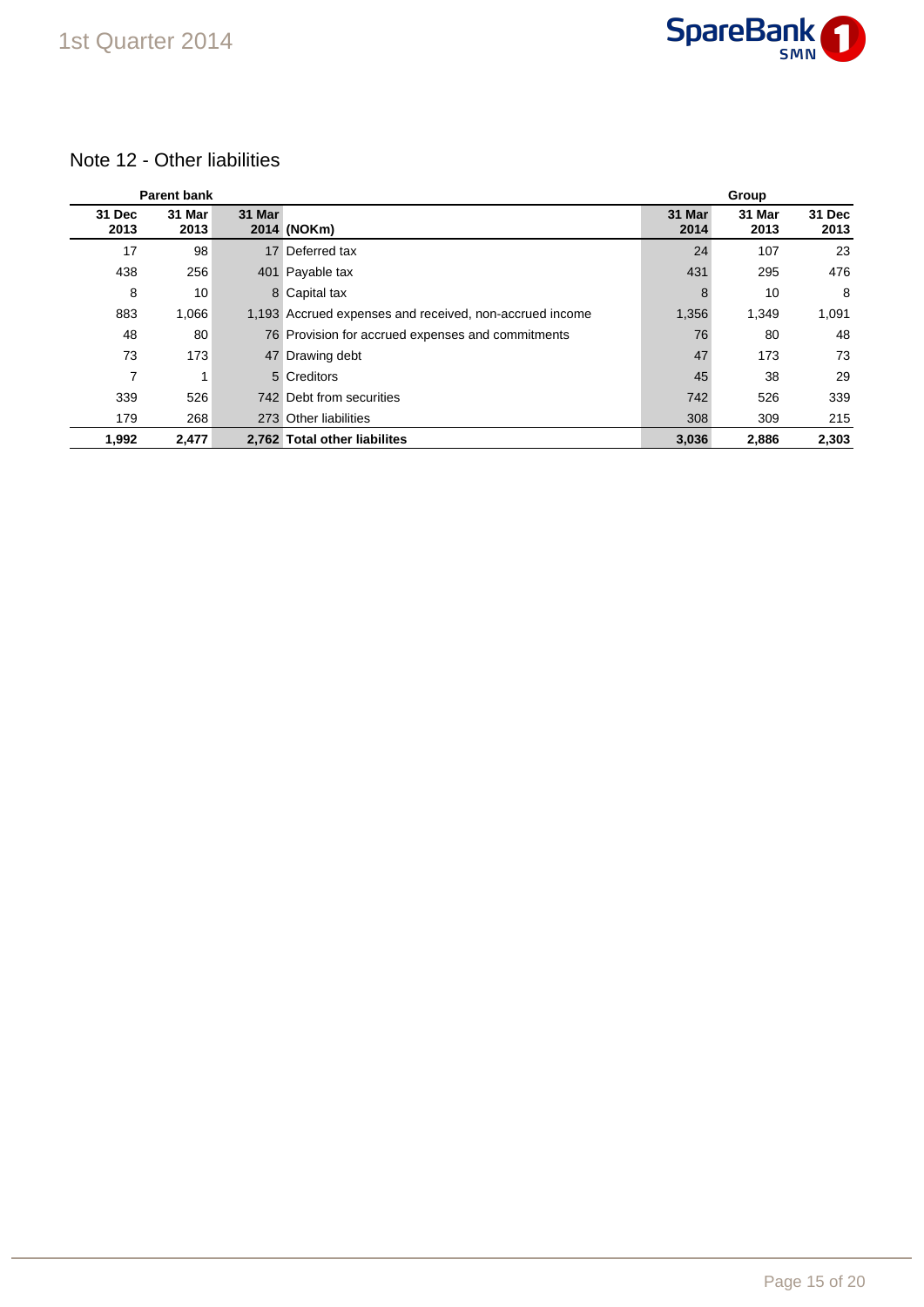

## Note 13 - Capital adequacy

SpareBank 1 SMN has used IRB (Internal Rating Approach – Foundation) to calculate charges for credit risk since January 2007. Using IRB imposes wide-ranging requirements on the bank's organisation, competence, risk models and risk management systems. In June 2013 the bank applied for permission to switch to Advanced IRB for enterprise portfolios currently reported using the foundation approach. The effect of the risk weights under IRB is limited due to transitional rules set out in regulations issued by Finanstilsynet.

As from Q2 2013 the measurement method for operational risk was changed from the basic approach to the standardised approach at the Parent Bank. At the Group level, subsidiaries are still measured using the basic approach.

As from 1 July 2013 new buffer requirements have been introduced; see the Financial Institutions Act section 2-9e. As of 31 March 2014 the capital conservation buffer requirement is 2.5 per cent and the systemic risk buffer requirement is 2 per cent. These requirements are in addition to the requirement that own funds should constitute at least 4.5 per cent common equity tier 1 (CET1) capital, bringing the overall minimum CET1 requirement to 9 per cent.

Over the course of 2014 the systemic risk buffer requirement will increase by a further 1 percentage point, bringing the overall CET1 requirement as of 30 June 2014 to 10 per cent. As of 1 July 2015, a countercyclical buffer requirement of 1 percentage point will be applicable.

Hybrid capital denotes bonds with a nominal interest rate, but the bank is not obliged to pay interest in a period where dividends are not paid, and neither is the investor subsequently entitled to interest that has not been paid, i.e. interest does not accumulate. Hybrid capital characterised by moderate repayment incentives is approved as an element of tier 1 capital up to limit of 15 per cent of aggregate tier 1 capital. If, on the other hand, hybrid capital has no fixed term to maturity and has no repayment incentives, it may be included as an element of core capital up to limit of 35 per cent of aggregate core capital.

Finanstilsynet (Norway's FSA) can require hybrid capital to be written down in proportion with equity capital should the bank's tier 1 capital adequacy fall below 5 per cent or total capital adequacy falls below 8 per cent. Written-down amounts on hybrid capital must be written up before dividends can be paid to shareholders or before equity capital is written up. Hybrid capital is recognised as other long-term debt at amortised cost.

In connection with change requirements regarding the conditions for hybrid capital, hybrid capital that does not satisfy the new requirements over time will not be eligible for inclusion in other core capital. Such hybrid capital will be reduced by 20 per cent in 2014 and 10 per cent thereafter. As of 31 March 2014, SpareBank 1 SMN held NOK 450m in hybrid capital which will be subject to reduction.

Subordinated debt ranks behind all other liabilities. Dated subordinated loans cannot constitute more than 50 per cent of tier 1 capital for capital adequacy purposes, while perpetual subordinated loans cannot constitute more than 100 per cent of tier 1 capital. Subordinated loans are classified as a liability in the balance sheet and are measured at amortised cost in the same way as other long-term loans.

For detailed information regarding subordinated detbt and hybrid captial, see note 38 in the banks's annual report.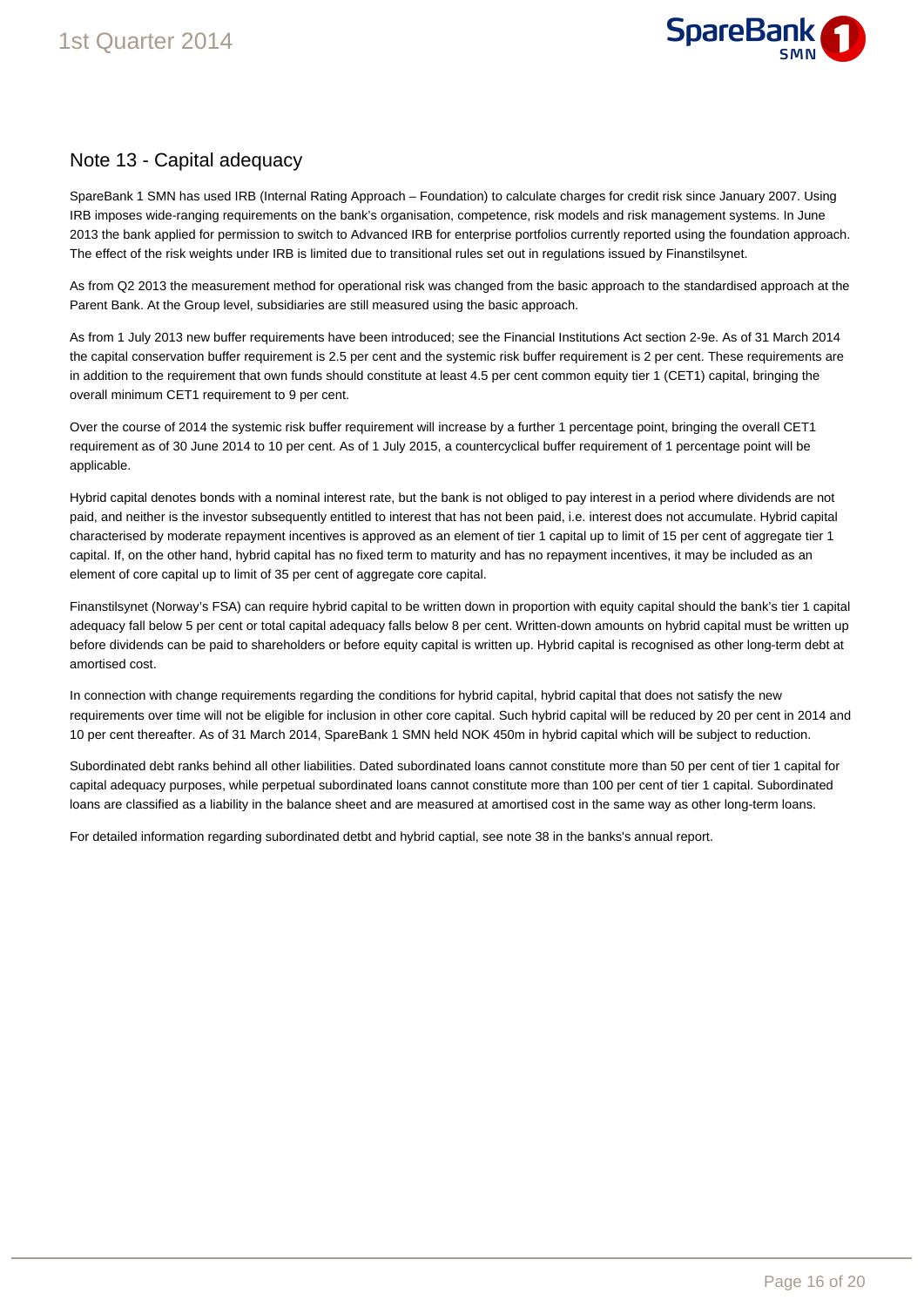

|                          | <b>Parent Bank</b> |        |                                                                |                | Group          |                |
|--------------------------|--------------------|--------|----------------------------------------------------------------|----------------|----------------|----------------|
| 31 Dec<br>2013           | 31 Mar<br>2013     | 31 Mar | 2014 (NOKm)                                                    | 31 Mar<br>2014 | 31 Mar<br>2013 | 31 Dec<br>2013 |
| 2,597                    | 2,597              |        | 2,597 Equity capital certificates                              | 2,597          | 2,597          | 2,597          |
| $-0$                     | -0                 |        | -0 - Own holding of ECCs                                       | $-0$           | -0             | -0             |
| 895                      | 895                |        | 895 Premium fund                                               | 895            | 895            | 895            |
| 2,496                    | 1,889              |        | 2,496 Dividend equalisation fund                               | 2,496          | 1,889          | 2,496          |
| 3,276                    | 2,944              |        | 3,276 Savings bank's reserve                                   | 3,276          | 2,944          | 3,276          |
| 227                      |                    |        | Recommended dividends                                          |                |                | 227            |
| 124                      |                    |        | - Provision for gifts                                          |                |                | 124            |
| 195                      | 106                |        | 195 Unrealised gains reserve                                   | 206            | 123            | 206            |
|                          | 38                 |        | - Other equity and minority interest                           | 1,419          | 1,402          | 1,421          |
|                          | 231                |        | 450 Net profit                                                 | 500            | 321            |                |
| 9,811                    | 8,700              |        | 9,909 Total book equity                                        | 11,389         | 10,170         | 11,242         |
| -447                     | -447               |        | -447 Deferred taxes, goodwill and other intangible assets      | $-613$         | $-531$         | $-582$         |
|                          |                    |        | - Part of reserve for unrealised gains, associated companies   | 98             | 57             | 98             |
| $-352$                   |                    |        | - Deduction for allocated dividends and gifts                  | $-4$           | -6             | $-361$         |
|                          |                    |        | 50 % deduction for subordinated capital in other financial     |                |                |                |
| $-401$                   | -448               |        | -413 institutions                                              | $-120$         | $-2$           | $-106$         |
|                          |                    |        | 50 % deduction for expected losses on IRB, net of              |                |                |                |
| $-240$                   | $-178$             |        | -275 write-downs                                               | $-259$         | $-193$         | $-214$         |
| $\overline{\phantom{a}}$ |                    |        | - 50 % capital adequacy reserve                                | $-623$         | $-734$         | $-595$         |
| $-109$                   | $-109$             |        | -80 Surplus financing of pension obligations                   | $-78$          | $-107$         | $-107$         |
|                          | $-231$             |        | -450 Net profit                                                | $-500$         | $-321$         |                |
|                          | 169                |        | 329 Year-to-date profit included in core capital (73% pre tax) | 365            | 234            |                |
| 8,262                    | 7,455              |        | 8,574 Total common equity Tier one                             | 9,655          | 8,568          | 9,374          |
| 1,431                    | 932                |        | 1,433 Hybrid capital, core capital                             | 1,647          | 1,118          | 1,615          |
| 9,693                    | 8,387              |        | 10,007 Total core capital                                      | 11,303         | 9,686          | 10,989         |
|                          |                    |        | Supplementary capital in excess of core capital                |                |                |                |
|                          |                    |        | - State Finance Fund, supplementary capital                    |                | 31             | 31             |
| 304                      | 308                |        | 304 Perpetual subordinated capital                             | 362            | 308            | 363            |
| 1,569                    | 1,610              |        | 1,570 Non-perpetual subordinated capital                       | 2,230          | 1,875          | 1,950          |
|                          |                    |        | 50 % deduction for subordinated capital in other financial     |                |                |                |
| $-401$                   | -448               |        | -413 institutions                                              | $-120$         | -2             | $-106$         |
|                          |                    |        | 50 % deduction for expected losses on IRB, net of              |                |                |                |
| $-240$                   | $-178$             |        | -275 write-downs                                               | $-259$         | $-193$         | $-214$         |
|                          |                    |        | - 50 % capital adequacy reserve                                | $-623$         | $-734$         | $-595$         |
| 1,231                    | 1,292              |        | 1,187 Total supplementary capital                              | 1,591          | 1,285          | 1,428          |
| 10,924                   | 9,679              |        | 11,194 Net subordinated capital                                | 12,893         | 10,971         | 12,417         |
|                          |                    |        |                                                                |                |                |                |
|                          |                    |        | Minimum requirements subordinated capital, Basel II            |                |                |                |
| 1,573                    | 1,661              |        | 1,508 Involvement with spesialised enterprises                 | 1,508          | 1,661          | 1,573          |
| 1,478                    | 1,505              |        | 1,380 Other corporations exposure                              | 1,381          | 1,505          | 1,479          |
| 70                       | 52                 |        | 136 SME exposure                                               | 145            | 56             | 74             |
| 363                      | 326                |        | 703 Retail morgage exposure                                    | 1,153          | 583            | 628            |
| 28                       | 26                 |        | 37 Other retail exposure                                       | 43             | 28             | 33             |
| 1,157                    | 1,108              |        | 1,225 Equity investments                                       |                |                |                |
| 4,669                    | 4,678              |        | 4,989 Total credit risk IRB                                    | 4,229          | 3,833          | 3,787          |
| 224                      | 257                |        | 281 Debt risk                                                  | 281            | 257            | 224            |
| 8                        | 14                 |        | - Equity risk                                                  | 3              | 15             | $10$           |
|                          |                    |        | - Currency risk                                                |                |                |                |
| 297                      | 337                |        | 292 Operational risk                                           | 416            | 438            | 398            |
| 560                      | 545                |        | 579 Exposures calculated using the standardised approach       | 2,186          | 2,086          | 2,151          |
| $-67$                    | $-75$              |        | -69 Deductions                                                 | $-126$         | $-125$         | $-119$         |
| $\blacksquare$           |                    |        | - Transitional arrangements                                    |                | 102            | 316            |
| 5,690                    | 5,756              |        | 6,072 Minimum requirements subordinated capital                | 6,989          | 6,606          | 6,767          |
| 71,130                   | 71,951             |        | 75,900 Risk weigheted assets (RWA)                             | 87,361         | 82,578         | 84,591         |
|                          |                    |        | Capital adequacy                                               |                |                |                |
| 11.6%                    | 10.4 %             | 11.3%  | Common equity Tier one ratio                                   | 11.1 %         | 10.4%          | 11.1%          |
| 13.6%                    | 11.7%              | 13.2 % | Core capital ratio                                             | 12.9%          | 11.7%          | 13.0%          |
| 15.4 %                   | 13.5 %             | 14.7%  | Capital adequacy ratio                                         | 14.8%          | 13.3%          | 14.7%          |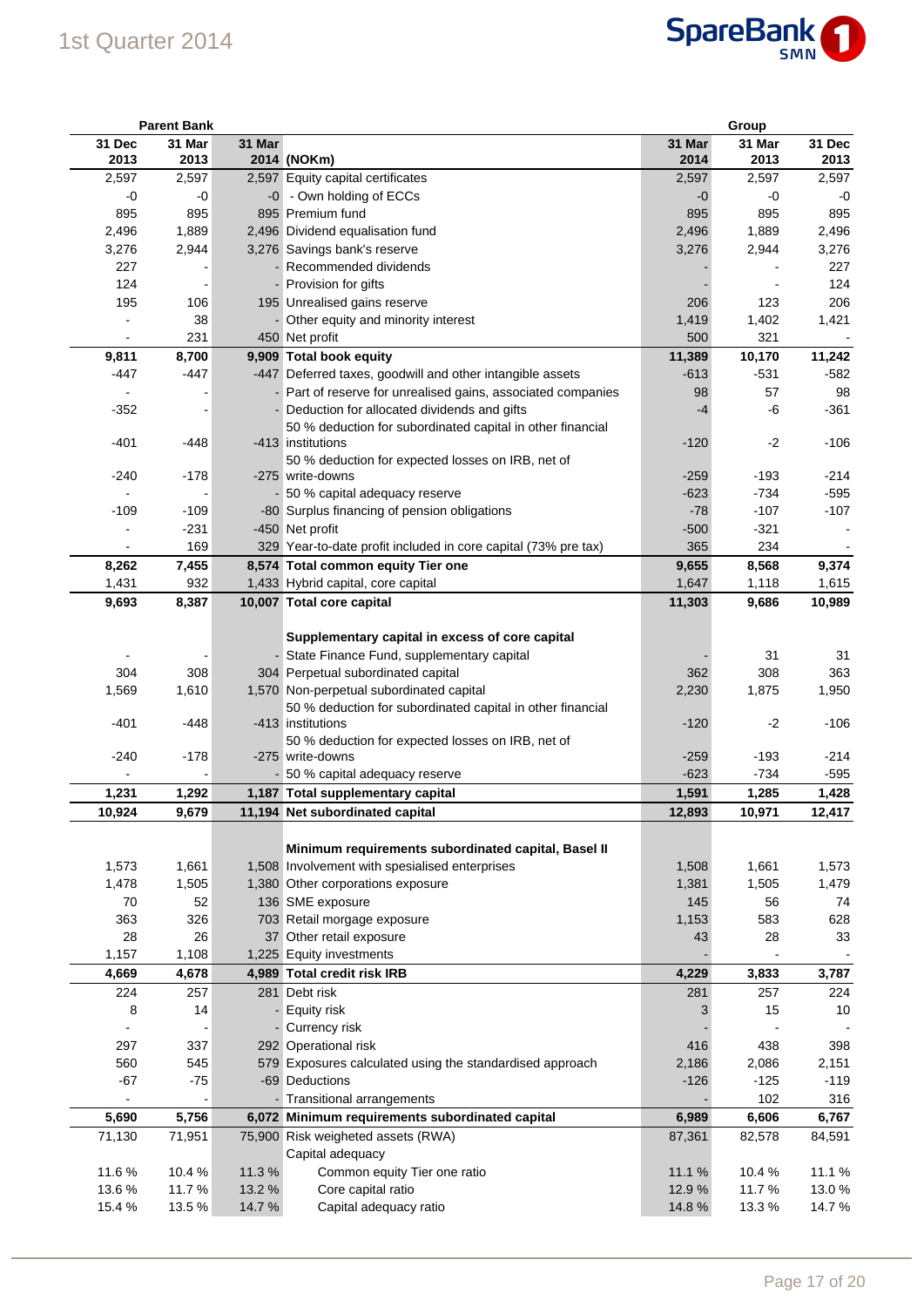

## Note 14 - Financial instruments and offsetting

As from 2013 the Bank is required to disclose financial instruments which the Bank considers to fulfil the requirements for netting under IAS 32.42, and financial instruments in respect of which offsetting agreements have been entered into. Both in accordance with IFRS 7.13 A-F.

The Bank has no financial instruments booked on a net basis in the financial statements.

SpareBank 1 SMN has two sets of agreements which regulate counterparty risk and netting of derivatives. For retail and corporate customers, use is made of framework agreements requiring provision of collateral. For customers engaged in trading activity, only cash deposits are accepted as collateral. The agreements are unilateral, i.e. it is only the customers that provide collateral. As regards financial institutions, the Bank enters into standardised and mainly bilateral ISDA agreements. Additionally the Bank has entered into supplementary agreements on provision of collateral (CSA) with the most central counterparties. As of the first quarter 2014 the Bank has 25 active CSA agreements. The Bank only enters into agreements with cash as collateral. The Bank has delegated responsibility for handling these agreements to SEB Prime Collateral Services which handles margin requirements on behalf of the Bank.

| Period                               | Type of financial instrument | Amounts which can only be netted upon bankruptcy or default |  |  |  |
|--------------------------------------|------------------------------|-------------------------------------------------------------|--|--|--|
| 31 Mar 2014                          | Derivatives                  | 1.098                                                       |  |  |  |
| 31 Mar 2012 Derivatives              |                              | 660                                                         |  |  |  |
| 31 Dec 2013                          | Derivatives                  | 1.488                                                       |  |  |  |
| Parent Bank and Group are identical. |                              |                                                             |  |  |  |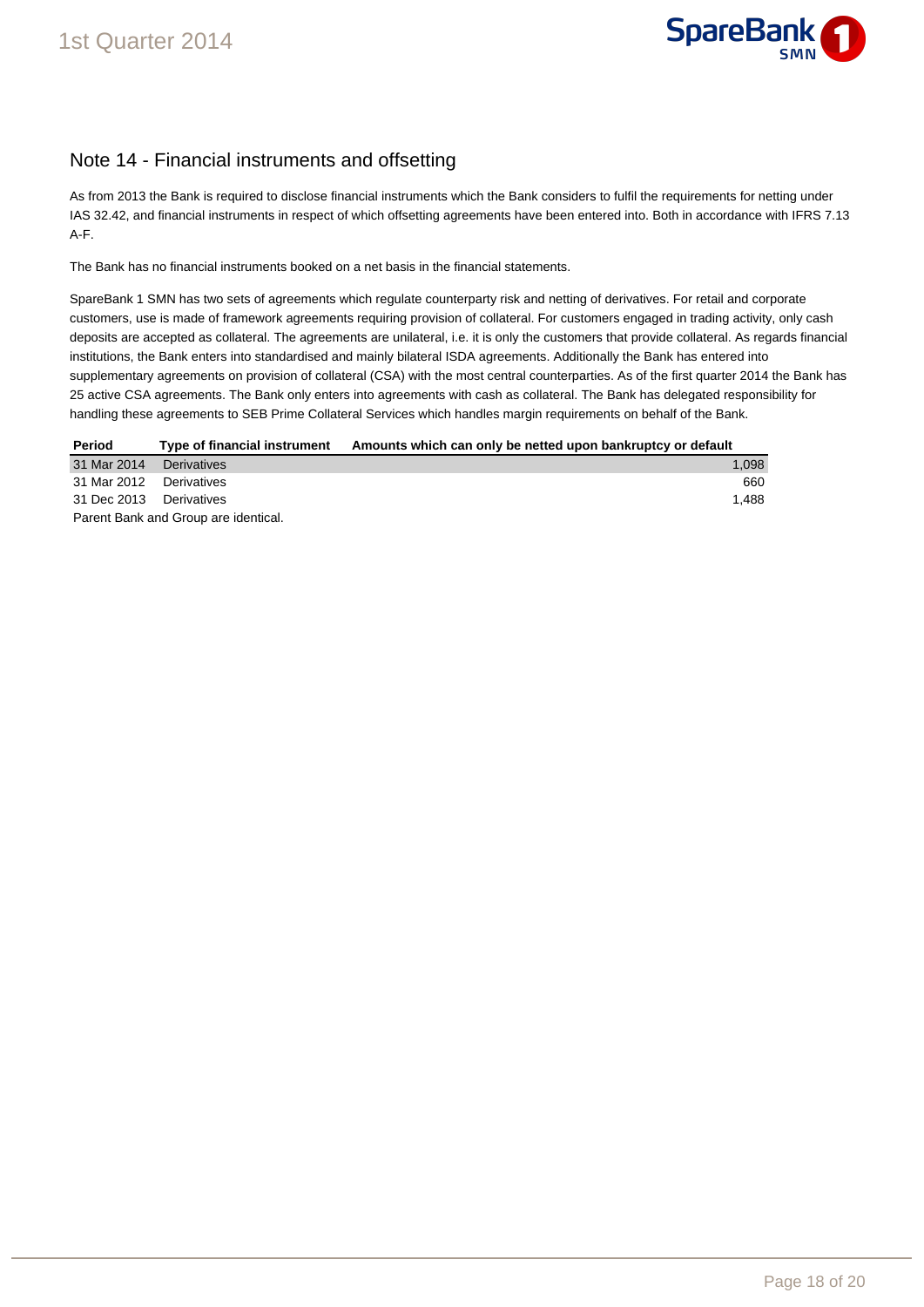

## Note 15 - Measurement of fair value of financial instruments

Financial instruments at fair value are classified at various levels.

**Level 1:** Valuation based on quoted prices in an active market

Fair value of financial instruments that are traded in the active markets is based on market price on the balance sheet date. A market is considered active if market prices are easily and regularly available from a stock exchange, dealer, broker, industry group, price-setting service or regulatory authority, and these prices represent actual and regularly occurring market transactions at an arm's length. This category also includes quoted shares and Treasury bills.

**Level 2:** Valuation based on observable market data

Level 2 consists of instruments that are valued by the use of information that does not consist in quoted prices, but where the prices are directly or indirectly observable for the assets or liabilities concerned, and which also include quoted prices in non-active markets.

**Level 3:** Valuation based on other than observable data

If valuation data are not available for level 1 and 2, valuation methods are applied that are based on non-observable information.

**The following table presents the Group's assets and liabilities measured at fair value at 31 March 2014:** 

| <b>Assets (NOK million)</b>                        | Level 1 | Level 2                  | Level 3 | Total        |
|----------------------------------------------------|---------|--------------------------|---------|--------------|
| Financial assets at fair value through profit/loss |         |                          |         |              |
| Derivatives                                        | 149     | 3,056                    |         | 3,205        |
| Bonds and money market certificates                | 4,170   | 12,107                   |         | 16,278       |
| <b>Equity instruments</b>                          | 63      | $\overline{\phantom{a}}$ | 995     | 1,058        |
| Fixed interest loans                               |         | $\blacksquare$           | 2,565   | 2,565        |
| Financial assets avaliable for sale                |         |                          |         |              |
| <b>Equity instruments</b>                          |         | $\overline{\phantom{a}}$ | 36      | 36           |
| <b>Total assets</b>                                | 4,382   | 15,164                   | 3,596   | 23,142       |
|                                                    |         |                          |         |              |
| <b>Liabilities</b>                                 | Nivå 1  | Nivå 2                   | Nivå 3  | <b>Total</b> |
| Financial liabilities through profit/loss          |         |                          |         |              |
| Derivatives                                        | 409     | 2,107                    |         | 2,516        |
| <b>Total liabilities</b>                           | 409     | 2,107                    |         | 2,516        |

**The following table presents the Group's assets and liabilities measured at fair value at 31 March 2013:** 

| <b>Assets (NOK million)</b>                        | Level 1 | Level 2 | Level 3 | <b>Total</b> |
|----------------------------------------------------|---------|---------|---------|--------------|
| Financial assets at fair value through profit/loss |         |         |         |              |
| Derivatives                                        | 110     | 3,002   |         | 3,112        |
| Bonds and money market certificates                | 3,778   | 14,040  |         | 17,818       |
| Equity instruments                                 | 112     | ۰       | 603     | 715          |
| <b>Fixed interest loans</b>                        |         | -       | 2,746   | 2,746        |
| Financial assets avaliable for sale                |         |         |         |              |
| Equity instruments                                 |         | -       | 46      | 46           |
| <b>Total assets</b>                                | 4,001   | 17,042  | 3,395   | 24,438       |
|                                                    |         |         |         |              |
| Liabilities                                        | Nivå 1  | Nivå 2  | Nivå 3  | <b>Total</b> |
| Financial liabilities through profit/loss          |         |         |         |              |
| Derivatives                                        | 75      | 2,639   |         | 2,714        |
| <b>Total liabilities</b>                           | 75      | 2,639   |         | 2,714        |